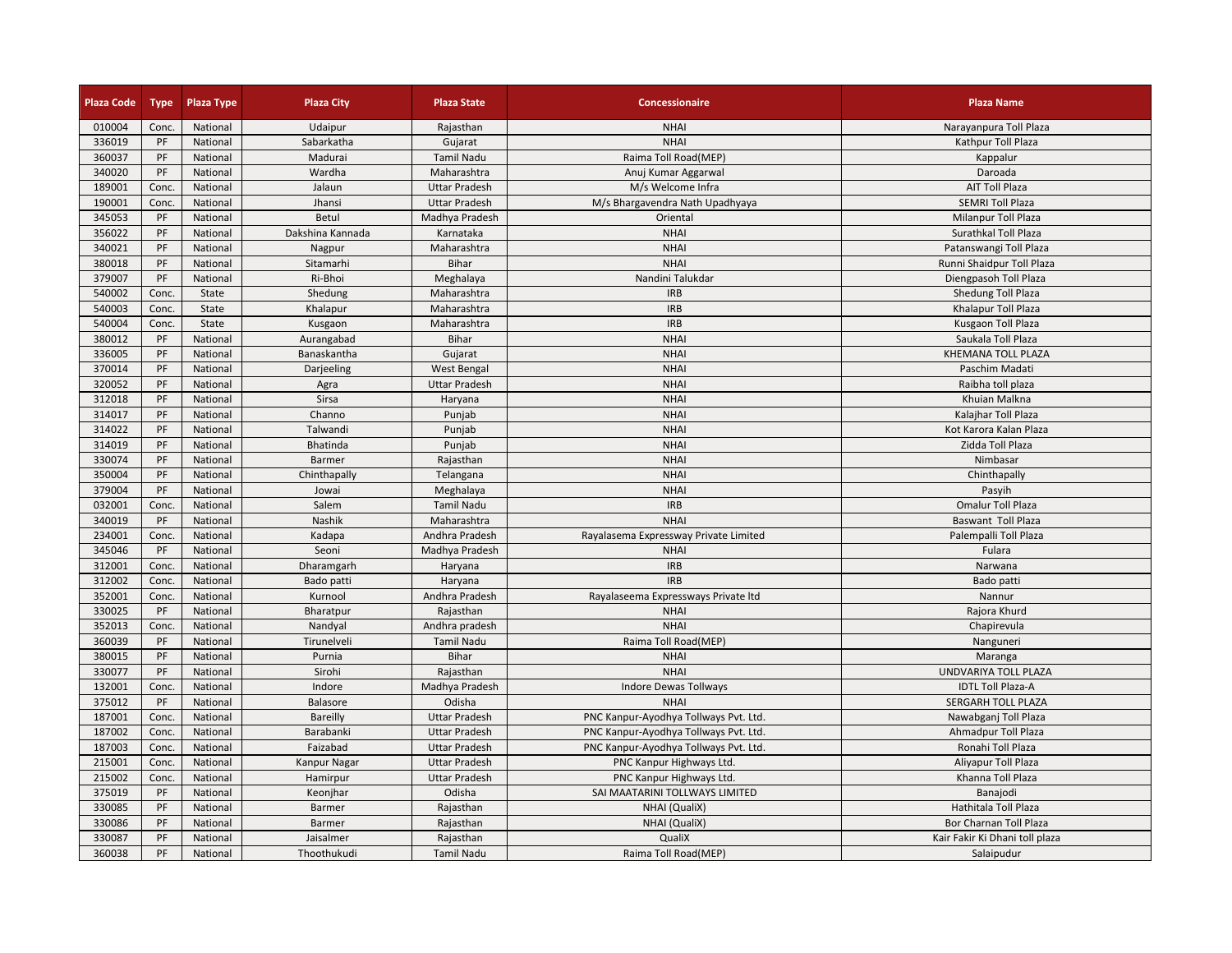| 360049 | PF    | National | Kanchipuram           | Tamil Nadu         | <b>NHAI</b>                   | Paranur                   |
|--------|-------|----------|-----------------------|--------------------|-------------------------------|---------------------------|
| 360050 | PF    | National | Pudukkottai           | Tamil Nadu         | <b>NHAI</b>                   | Lembalakudi               |
| 360051 | PF    | National | Pudukkottai           | Tamil Nadu         | <b>NHAI</b>                   | Lechchumanapatti          |
| 370020 | PF    | National | Bardhaman             | <b>West Bengal</b> | <b>NHAI</b>                   | Palsit                    |
| 370022 | PF    | National | <b>Uttar Dinajpur</b> | <b>West Bengal</b> | <b>NHAI</b>                   | Surjapur                  |
| 330098 | PF    | National | Jaisalmer             | Rajasthan          | GR Infra / NHAI               | Lathi                     |
| 330099 | PF    | National | Jaisalmer             | Rajasthan          | GR Infra / NHAI               | Ramdevara                 |
| 336007 | PF    | National | Aravalli              | Gujarat            | <b>NHAI</b>                   | Vantada Toll Plaza        |
| 352030 | PF    | National | Srikakulam            | Andhra Pradesh     | <b>NHAI</b>                   | Madapam                   |
| 356017 | PF    | National | Chikballapur          | Karnataka          | <b>NHAI</b>                   | Bagepalli Toll Plaza      |
| 375011 | PF    | National | Ganjam                | Odisha             | <b>NHAI</b>                   | Gurapali                  |
| 360040 | PF    | National | Virudhunagar          | <b>Tamil Nadu</b>  | Raima Toll Road(MEP)          | Etturvattam               |
| 360045 | PF    | National | Pudukkottai           | <b>Tamil Nadu</b>  | M/s Eagle Infra India Ltd     | Boothakudi                |
| 360043 | PF    | National | Madurai               | <b>Tamil Nadu</b>  | M/s Eagle Infra India Ltd     | Chittampatti              |
| 360042 | PF    | National | Madharam              | Tamil Nadu         | <b>NHAI</b>                   | Mathur Toll Plaza         |
| 330088 | PF    | National | Jodhpur               | Rajasthan          | <b>NHAI</b>                   | Jasnathnagar              |
| 330091 | PF    | National | Para                  | Rajasthan          | <b>NHAI</b>                   | Para Plaza                |
| 345050 | PF    | National | Sidhi                 | Madhya Pradesh     | <b>NHAI</b>                   | Sonvarsha                 |
| 345048 | PF    | National | Rewa                  | Madhya Pradesh     | <b>NHAI</b>                   | Khadda                    |
| 375015 | PF    | National | Pipili                | Odisha             | <b>NHAI</b>                   | Pipili                    |
| 330090 | PF    | National | Lilamba               | Rajasthan          | <b>NHAI</b>                   | Leelamba Plaza            |
| 345047 | PF    | National | Hoshangabad           | Madhya Pradesh     | <b>NHAI</b>                   | Mungwari                  |
| 326005 | PF    | National | Dehradun              | Uttarakhand        | <b>NHAI</b>                   | Banushi                   |
| 330100 | PF    | National | Sikar                 | Rajasthan          | <b>NHAI</b>                   | Akhepura                  |
| 340026 | PF    | National | Ahmednagar            | Maharashtra        | <b>NHAI</b>                   | Dhoki                     |
| 350033 | PF    | National | Vijayawada            | Telangana          | <b>NHAI</b>                   | Muthojipet                |
| 340027 | PF    | National | Ahmednagar            | Maharashtra        | <b>NHAI</b>                   | Dumbarwadi                |
| 330111 | PF    | National | Jodhpur               | Rajasthan          | <b>NHAI</b>                   | Netra                     |
| 330112 | PF    | National | Nagaur                | Rajasthan          | <b>NHAI</b>                   | Tankala                   |
| 340029 | PF    | National | Deoli                 | Maharashtra        | <b>NHAI</b>                   | Husnapur                  |
| 345060 | PF    | National | Ujara                 | Madhya Pradesh     | <b>NHAI</b>                   | Ujara                     |
| 349013 | PF    | National | Kanker                | Chhattisgarh       | <b>NHAI</b>                   | Jagtara                   |
| 349009 | PF    | National | Jagdalpur             | Chhattisgarh       | <b>NHAI</b>                   | Mashora                   |
| 349014 | PF    | National | Jagdalpur             | Chhattisgarh       | <b>NHAI</b>                   | Badaiyiguda               |
| 345062 | PF    | National | Jabalpur              | Madhya Pradesh     | <b>NHAI</b>                   | Saliwada                  |
| 540005 | Conc. | State    | Talegaon              | Maharashtra        | <b>IRB</b>                    | Talegaon Toll Plaza       |
| 345065 | PF    | National | Chaurai               | Madhya Pradesh     | <b>NHAI</b>                   | Madai Fee Plaza           |
| 345036 | Conc. | National | Gwalior               | Madhya Pradesh     | MP Highways Pvt. Ltd          | Baretha KM 21.120         |
| 345037 | Conc. | National | <b>Bhind</b>          | Madhya Pradesh     | MP Highways Pvt. Ltd          | Phoop (Barahi) KM 105.300 |
| 330059 | Conc. | National | Sikar                 | Rajasthan          | Sikar Bikaner Highway Limited | Rashidpura                |
| 330060 | Conc. | National | Churu                 | Rajasthan          | Sikar Bikaner Highway Limited | Tidiayasar                |
| 330061 | Conc. | National | Bikaner               | Rajasthan          | Sikar Bikaner Highway Limited | Lakhasar                  |
| 330062 | Conc. | National | <b>Bikaner</b>        | Rajasthan          | Sikar Bikaner Highway Limited | Udairamsar                |
| 540010 | Conc. | State    | Mumbai                | Maharashtra        | MEP Infrastructure Pvt Ltd    | Vashi                     |
| 336008 | PF    | National | Porbander             | Gujarat            | <b>NHAI</b>                   | Kuchadi Toll Plaza        |
| 336009 | PF    | National | Dwarka                | Gujarat            | <b>NHAI</b>                   | Okhamadi Toll Plaza       |
| 345056 | PF    | National | Datia                 | Madhya Pradesh     | <b>NHAI</b>                   | Dagrai Toll Plaza         |
| 540011 | Conc. | State    | Mumbai                | Maharashtra        | MEP Infrastructure Pvt Ltd    | Airoli                    |
| 540012 | Conc. | State    | Mumbai                | Maharashtra        | MEP Infrastructure Pvt Ltd    | Mulund(EEH)               |
| 540013 | Conc. | State    | Mumbai                | Maharashtra        | MEP Infrastructure Pvt Ltd    | Mulund(LBS)               |
| 540014 | Conc. | State    | Mumbai                | Maharashtra        | MEP Infrastructure Pvt Ltd    | Dahisar                   |
|        |       |          |                       |                    |                               |                           |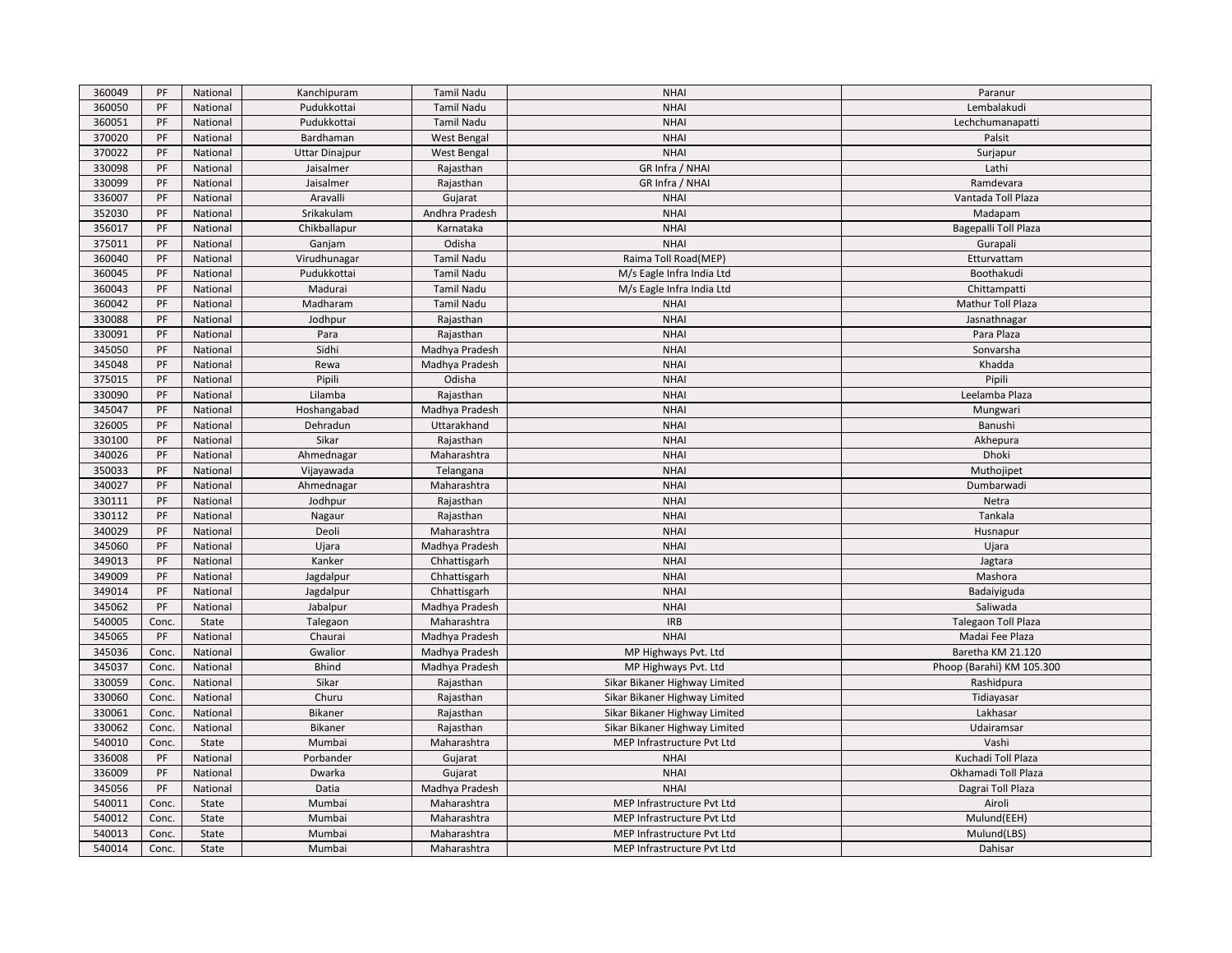| 001002 | Conc. | National | Vadodara                   | Gujarat              | L&T                                        | L&T Vadodra                          |
|--------|-------|----------|----------------------------|----------------------|--------------------------------------------|--------------------------------------|
| 002001 | Conc. | National | Navsari                    | Gujarat              | <b>IRB</b>                                 | <b>IRB Boriach</b>                   |
| 002002 | Conc. | National | Palghar                    | Maharashtra          | <b>IRB</b>                                 | IRB Charoti                          |
| 002003 | Conc. | National | Valsad                     | Gujarat              | <b>IRB</b>                                 | <b>IRB Bhagwada</b>                  |
| 002004 | Conc. | National | Surat                      | Gujarat              | <b>IRB</b>                                 | IRB Choryasi                         |
| 002005 | Conc. | National | Ahmedabad                  | Gujarat              | <b>IRB</b>                                 | Ahmedabad Toll Plaza                 |
| 002006 | Conc. | National | Ahmedabad                  | Gujarat              | <b>IRB</b>                                 | Ahmedabad (Ring Road) Toll Plaza     |
| 002007 | Conc. | National | Kheda                      | Gujarat              | <b>IRB</b>                                 | Nadiad Toll Plaza                    |
| 002008 | Conc. | National | Anand                      | Gujarat              | <b>IRB</b>                                 | Anand Toll Plaza                     |
| 002009 | Conc. | National | Vadodara                   | Gujarat              | <b>IRB</b>                                 | Vadodara Toll Plaza                  |
| 002011 | Conc. | National | Kheda                      | Gujarat              | <b>IRB</b>                                 | Kheda                                |
| 002012 | Conc. | National | Anand                      | Gujarat              | <b>IRB</b>                                 | Vasad                                |
| 006001 | Conc. | National | Ajmer                      | Rajasthan            | Soma Isolux                                | Gegal                                |
| 006002 | Conc. | National | Ajmer                      | Rajasthan            | Soma Isolux                                | Pipalaz                              |
| 008001 | Conc. | National | Jaipur                     | Rajasthan            | <b>GVK</b>                                 | Jaipur Plaza                         |
| 008002 | Conc. | National | Ajmer                      | Rajasthan            | <b>GVK</b>                                 | Kishangarh Plaza                     |
| 009002 | Conc. | National | Jaipur                     | Rajasthan            | Pink City Expressway                       | Manoharpura Toll plaza               |
| 009003 | Conc. | National | Jaipur                     | Rajasthan            | Pink City Expressway                       | Daulatpura Toll Plaza                |
| 360031 | PF    | National | Kanchipuram                | <b>Tamil Nadu</b>    | <b>NHAI</b>                                | SriPerumbadur                        |
| 360033 | PF    | National | Vellore                    | <b>Tamil Nadu</b>    | <b>NHAI</b>                                | Chennasamaduram                      |
| 014001 | Conc. | National | Sahibzada Ajit Singh Nagar | Punjab               | <b>GMR</b>                                 | Ambala Chandigarh                    |
| 015001 | Conc. | National | Nalgonda                   | Telangana            | <b>GMR</b>                                 | Pantangi                             |
| 015002 | Conc. | National | Nalgonda                   | Telangana            | <b>GMR</b>                                 | Koralaphad                           |
| 015003 | Conc. | National | Krishna                    | Andhra Pradesh       | <b>GMR</b>                                 | Chillakallu                          |
| 018001 | Conc. | National | Villupuram                 | <b>Tamil Nadu</b>    | Ulundurpet Expressway(IDFC)                | Vikkravandi Toll Plaza               |
| 019001 | Conc. | National | Villupuram                 | <b>Tamil Nadu</b>    | Trichy Tollways Pvt Ltd                    | SENGURICHI TOLL PLAZA                |
| 019002 | Conc. | National | Perambalur                 | <b>Tamil Nadu</b>    | Trichy Tollways Pvt Ltd                    | THIRUMANDURAI TOLL PLAZA             |
| 352026 | PF    | National | Kurnool                    | Andhra Pradesh       | <b>MEP Infra Projects</b>                  | Amakthadu toll plaza                 |
| 352025 | PF    | National | Anantapuram                | Andhra Pradesh       | <b>MEP Infra Projects</b>                  | Kasepalli toll plaza                 |
| 352024 | PF    | National | Anantapuram                | Andhra Pradesh       | <b>MEP Infra Projects</b>                  | Marur toll plaza                     |
| 023001 | Conc. | National | Amravati                   | Maharashtra          | <b>NHAI</b>                                | Nandgaon Toll Plaza                  |
| 025001 | Conc. | National | Wardha                     | Maharashtra          | <b>NHAI</b>                                | Karanja Toll Plaza                   |
| 026001 | Conc. | National | Agra                       | <b>Uttar Pradesh</b> | Bhubaneswar Expressway Pvt. Ltd            | Korai Toll Plaza                     |
| 027001 | Conc. | National | Dhar                       | Madhya Pradesh       | <b>NHAI</b>                                | Khalghat Toll Plaza                  |
| 028001 | Conc. | National | Kanpur Dehat               | <b>Uttar Pradesh</b> | <b>NHAI</b>                                | Barajore toll plaza                  |
| 028002 | Conc. | National | Auraiya                    | <b>Uttar Pradesh</b> | <b>NHAI</b>                                | Anantram Toll Plaza                  |
| 033001 | Conc. | National | Varanasi                   | <b>Uttar Pradesh</b> | Bhilwara Rajsamand Tollway Private Limited | Daffi Toll Plaza                     |
| 033002 | Conc. | National | Kaimur                     | <b>Bihar</b>         | KNR Tollways Pvt. Ltd.                     | Mohania Toll Plaza                   |
| 033003 | Conc. | National | Rohtas                     | <b>Bihar</b>         | Khed -Sinnar Expressway Project (HAHPU)    | Sasaram Toll Plaza                   |
| 034001 | Conc. | National | Mahabubnagar               | Telangana            | NAVAYUGA UDUPI TOLLWAY PVT LTD             | Raikal Toll Plaza                    |
| 036001 | Conc. | National | Tiruchirappalli            | <b>Tamil Nadu</b>    | Indu Navayuga                              | Samayapuram Toll Plaza               |
| 039001 | Conc. | National | Panipat                    | Haryana              | L&T                                        | <b>L&amp;T PANIPAT</b>               |
| 040001 | Conc. | National | Palghar                    | Maharashtra          | <b>IRB</b>                                 | Khaniwade Toll Plaza                 |
| 042001 | Conc. | National | Erode                      | <b>Tamil Nadu</b>    | <b>IVRCL</b>                               | Vijayamangalam Toll Plaza            |
| 044001 | Conc. | National | Satara                     | Maharashtra          | <b>MSRDCL</b>                              | <b>TASAWADE TOLL PLAZA</b>           |
| 044002 | Conc. | National | Kolhapur                   | Maharashtra          | <b>MSRDCL</b>                              | Kini Toll Plaza                      |
| 046001 | Conc. | National | Bijapur                    | Karnataka            | Sadbhav                                    | <b>Bijapur Toll Plaza</b>            |
| 046002 | Conc. | National | Bagalkot                   | Karnataka            | Sadbhav                                    | Nagarhalla Toll Plaza                |
| 047001 | Conc. | National | Jaipur                     | Rajasthan            | Reliance                                   | Tatiawas Toll Plaza                  |
| 048001 | Conc. | National | Nellore                    | Andhra Pradesh       | SWARNA TOLLWAY PRIVATE LIMITED             | Sullurpet Plaza (NH- 16), (old NH-5) |
| 048002 | Conc. | National | Nellore                    | Andhra Pradesh       | SWARNA TOLLWAY PRIVATE LIMITED             | Budhanam Plaza (NH- 16), (old NH-5)  |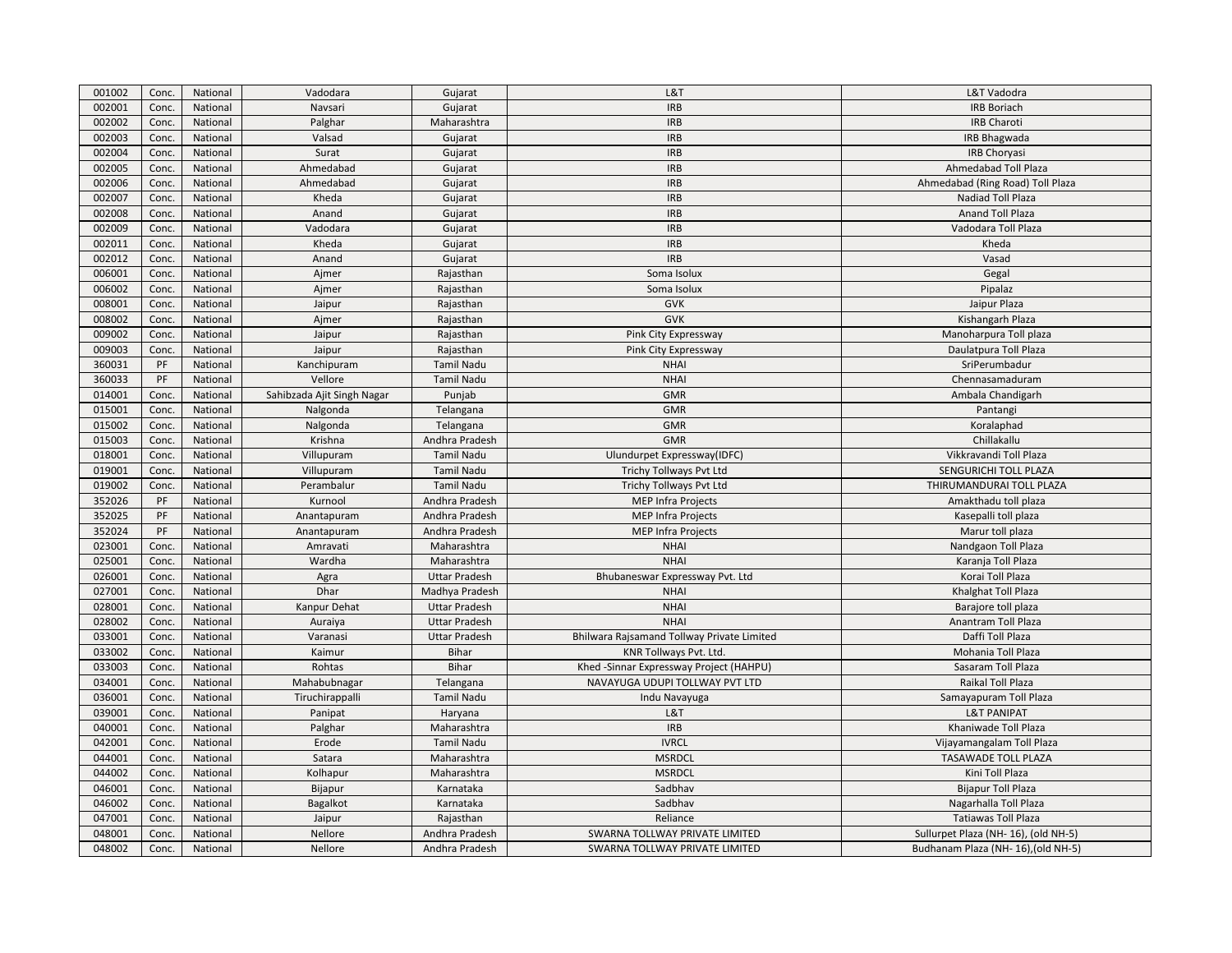| 048003 | Conc. | National | Nellore                | Andhra Pradesh       | SWARNA TOLLWAY PRIVATE LIMITED       | Nellore Plaza (NH- 16), (old NH-5) |
|--------|-------|----------|------------------------|----------------------|--------------------------------------|------------------------------------|
| 048004 | Conc. | National | Vijaywada              | Andhra Pradesh       | SWARNA TOLLWAY PRIVATE LIMITED       | Keesara Plaza (NH-65), (old NH-9)  |
| 049001 | Conc. | National | Guntur                 | Andhra Pradesh       | <b>IJM</b>                           | Kaza Toll Plaza Mangalgiri         |
| 053001 | Conc. | National | Nagpur                 | Maharashtra          | Atlanata Infra                       | Gondkhairi Plaza                   |
| 054001 | Conc. | National | Pune                   | Maharashtra          | TRIL                                 | Patas Plaza                        |
| 054002 | Conc. | National | Raigad                 | Maharashtra          | TRIL                                 | Sardewadi Plaza                    |
| 055001 | Conc. | National | Tiruchirappalli        | <b>Tamil Nadu</b>    | Reliance                             | Ponnambalapatti Plaza              |
| 056001 | Conc. | National | Dindigul               | Tamil Nadu           | Reliance                             | Kozhinjiipatti Plaza               |
| 057001 | Conc. | National | Namakkal               | <b>Tamil Nadu</b>    | Reliance                             | Rasampalayam Plaza                 |
| 058001 | Conc. | National | Salem                  | <b>Tamil Nadu</b>    | Reliance                             | Mettupatti Plaza                   |
| 058002 | Conc. | National | Salem                  | <b>Tamil Nadu</b>    | Reliance                             | Nathakkarai Plaza                  |
| 059001 | Conc. | National | Tiruchirappalli        | <b>Tamil Nadu</b>    | Reliance                             | Thiruparaithurai Plaza             |
| 059002 | Conc. | National | Karur                  | Tamil Nadu           | Reliance                             | Manavasi Plaza                     |
| 060001 | Conc. | National | Krishnagiri            | <b>Tamil Nadu</b>    | Reliance                             | Krishnagiri Plaza                  |
| 061001 | Conc. | National | Satara                 | Maharashtra          | Reliance                             | Anewadi Toll Plaza                 |
| 061002 | Conc. | National | Pune                   | Maharashtra          | Reliance                             | Khed-Shivapur Toll Plaza           |
| 062001 | Conc. | National | Palwal                 | Haryana              | Reliance                             | Srinagar Toll Plaza                |
| 062002 | Conc. | National | Mathura                | <b>Uttar Pradesh</b> | Reliance                             | Mahuvan Toll Plaza                 |
| 352028 | PF    | National | Vishakhapatnam         | Andhra Pradesh       | <b>NHAI</b>                          | Agnampadi                          |
| 078001 | Conc. | National | Nizamabad              | Telangana            | Navayuga                             | Indalwai                           |
| 079001 | Conc. | National | Mahabubnagar           | Telangana            | L&T                                  | Sakapur Toll plaza                 |
| 104001 | Conc. | National | Rohtak                 | Haryana              | Sadbhav                              | Makrauli Kalan Toll Plaza          |
| 104002 | Conc. | National | Panipat                | Haryana              | Sadbhav                              | Dahar Toll Plaza                   |
| 356018 | PF    | National | Belagavi               | Karnataka            | <b>NHAI</b>                          | Kognoli                            |
| 116003 | Conc. | National | <b>Bangalore Rural</b> | Karnataka            | Navayuga                             | Devanahalli Toll Plaza             |
| 120002 | Conc. | National | Mandya                 | Karnataka            | L&T                                  | Kadabhalli (Kirasave) Toll Plaza   |
| 125002 | Conc. | National | Morena                 | Madhya Pradesh       | <b>Agra Gwalior Pathways</b>         | Choundha                           |
| 125003 | Conc. | National | Agra                   | <b>Uttar Pradesh</b> | <b>Agra Gwalior Pathways</b>         | Baretha or Jajau                   |
| 345055 | PF    | National | Gwalior                | Madhya Pradesh       | Path                                 | Mehra                              |
| 345054 | PF    | National | Shivpuri               | Madhya Pradesh       | Jhansi Baran Pathways                | Ramnagar                           |
| 320074 | PF    | National | Jhansi                 | <b>Uttar Pradesh</b> | Jhansi Baran Pathways                | Raksha                             |
| 130001 | Conc. | National | Guna                   | Madhya Pradesh       | Guna Infra                           | Guna                               |
| 131001 | Conc. | National | Barwani                | Madhya Pradesh       | Khalghat Sendhwa Tollways Pvt Ltd    | Jamli Toll Pllaza                  |
| 138001 | Conc. | National | Bhandara               | Maharashtra          | Ashoka Buildcon                      | Sendurwafa toll plaza              |
| 139001 | Conc. | National | Dhule                  | Maharashtra          | <b>DPTL</b>                          | Shirpur                            |
| 139002 | Conc. | National | Dhule                  | Maharashtra          | <b>DPTL</b>                          | Songir                             |
| 140001 | Conc. | National | Nashik                 | Maharashtra          | Ircon Soma                           | Chandwad toll plaza                |
| 140002 | Conc. | National | Dhule                  | Maharashtra          | Ircon Soma                           | Laling toll plaza                  |
| 148001 | Conc. | National | Cuttack                | Odisha               | Shree Jagannath Expressway Pvt Ltd.  | Manguli Toll Plaza                 |
| 375013 | PF    | National | Jajpur                 | Odisha               | <b>NHAI</b>                          | Srirampur toll plaza               |
| 154001 | PF    | National | Karnal                 | Haryana              | Soma Isolux NH One Tollway Pvt. Ltd. | Gharonda Toll Plaza                |
| 155001 | Conc. | National | Panchkula              | Haryana              | JP Infra                             | Chandimandir Toll Plaza            |
| 157001 | Conc. | National | Rupnagar               | Punjab               | BSC-C&C Kurali Toll Plaza Pvt Ltd    | BSC-C&C Kurali Toll Plaza          |
| 158001 | Conc. | National | Hoshiarpur             | Punjab               | <b>NHAI</b>                          | Harsa Mansar Toll Plaza            |
| 159001 | Conc. | National | Hoshiarpur             | Punjab               | <b>NHAI</b>                          | Chollang Toll Plaza                |
| 330095 | PF    | National | Chittaurgarh           | Rajasthan            | Chittorgarh Kota Toll Ways           | Bassi                              |
| 330096 | PF    | National | Bhilwara               | Rajasthan            | Chittorgarh Kota Toll Ways           | Aroli                              |
| 330097 | PF    | National | <b>Bundi</b>           | Rajasthan            | Chittorgarh Kota Toll Ways           | Dhaneshwar                         |
| 330102 | PF    | National | Sirohi                 | Rajasthan            | <b>Udaipur Pathways</b>              | Malera                             |
| 330103 | PF    | National | Udaipur                | Rajasthan            | <b>Udaipur Pathways</b>              | Gogunda                            |
| 164001 | Conc. | National | Dausa                  | Rajasthan            | JAIPUR MAHUA TOLLWAY PRIVATE LIMITED | Sikandra Toll Plaza                |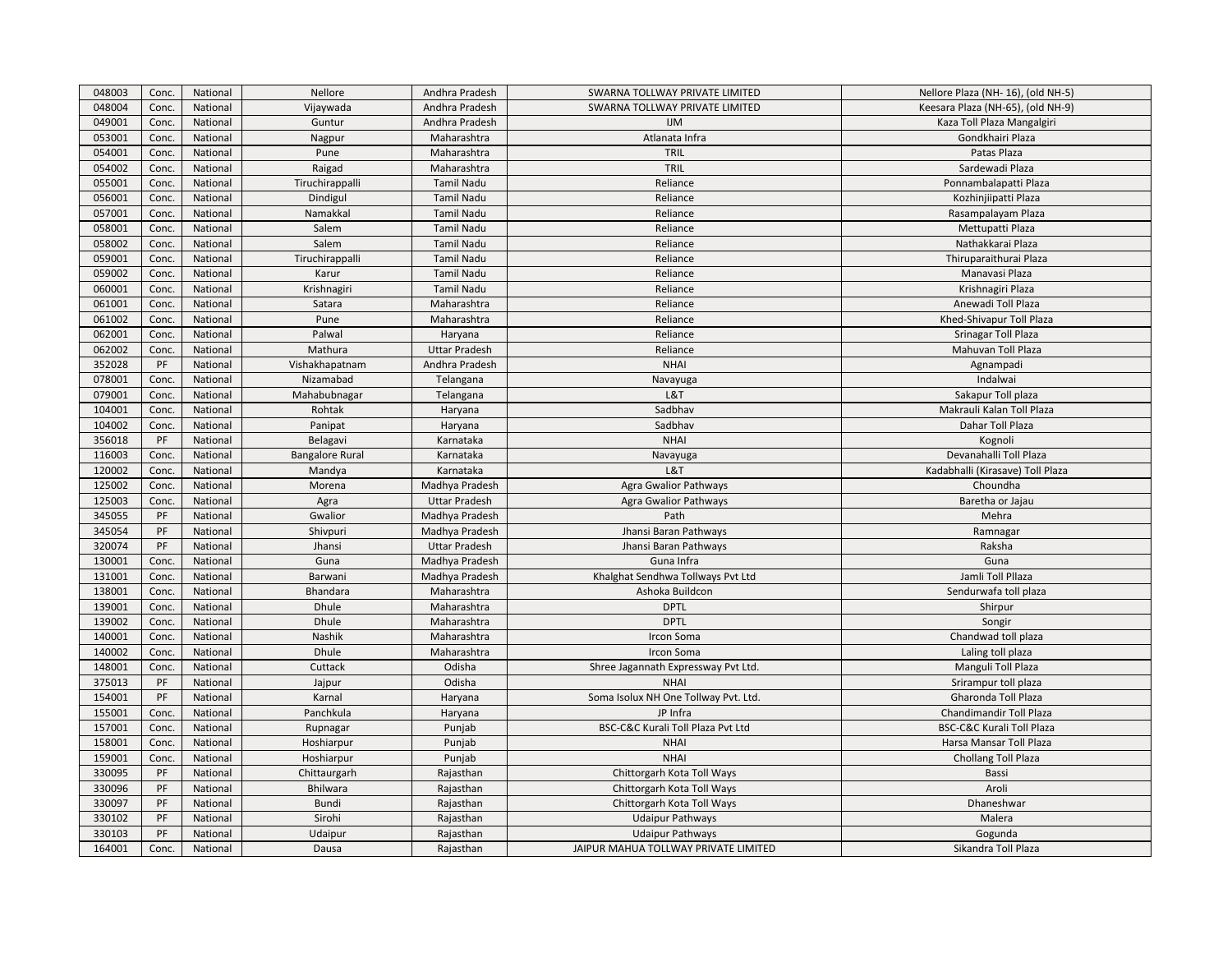| 164002 | Conc.       | National | Jaipur             | Rajasthan            | JAIPUR MAHUA TOLLWAY PRIVATE LIMITED                      | Rajadhok Toll Plaza                        |
|--------|-------------|----------|--------------------|----------------------|-----------------------------------------------------------|--------------------------------------------|
| 330101 | PF          | National | Baran              | Rajasthan            | Jhansi Baran Pathways                                     | Mundiyar                                   |
| 167001 | Conc.       | National | Vellore            | <b>Tamil Nadu</b>    | L&T                                                       | Vaniyambadi Toll Plaza                     |
| 167002 | Conc.       | National | Vellore            | <b>Tamil Nadu</b>    | L&T                                                       | Pallikonda Toll Plaza                      |
| 169001 | Conc.       | National | Dharmapuri         | <b>Tamil Nadu</b>    | L&T                                                       | L&T Krishnagiri Thopur Toll Plaza          |
| 170001 | Conc.       | National | Dindigul           | <b>Tamil Nadu</b>    | Madhucon Infra                                            | Velanchettiyur                             |
| 176001 | Conc.       | National | Tiruchirappalli    | <b>Tamil Nadu</b>    | Madhucon Infra                                            | Valvanthankottai                           |
| 176002 | Conc.       | National | Virudhunagar       | <b>Tamil Nadu</b>    | Madhucon Infra                                            | Elliyarpathy                               |
| 176003 | Conc.       | National | Thoothukudi        | <b>Tamil Nadu</b>    | Madhucon Infra                                            | Pudurpandiyapuram                          |
| 180001 | Conc.       | National | Firozabad          | <b>Uttar Pradesh</b> | <b>IRB</b>                                                | Tundla Toll Plaza                          |
| 180002 | Conc.       | National | Firozabad          | <b>Uttar Pradesh</b> | <b>IRB</b>                                                | Gurau (Formerly Semra Atikabad) Toll Plaza |
| 320068 | <b>TOT</b>  | National | Lalitpur           | <b>Uttar Pradesh</b> | M/s Balaji Enterprises                                    | Vighakhet Toll Plaza                       |
| 196001 | Conc.       | National | Sitapur            | <b>Uttar Pradesh</b> | Lucknow Sitapur Expressways Limited                       | Itaunja Toll Plaza                         |
| 197001 | Conc.       | National | Sitapur            | <b>Uttar Pradesh</b> | Lucknow Sitapur Expressways Limited                       | Khairabad Toll Plaza                       |
| 199001 | Conc.       | National | Kaushambi          | <b>Uttar Pradesh</b> | M/s Eagle Infra India Ltd                                 | KOKHRAJ (Sirohi) Toll Plaza                |
| 199002 | Conc.       | National | Allahabad          | <b>Uttar Pradesh</b> | M/s Eagle Infra India Ltd                                 | HANDIYA (Sujala) Toll Plaza                |
| 199003 | Conc.       | National | Allahabad          | <b>Uttar Pradesh</b> | M/s Eagle Infra India Ltd                                 | Nawabganj Toll Plaza                       |
| 199004 | Conc.       | National | Allahabad          | <b>Uttar Pradesh</b> | M/s Eagle Infra India Ltd                                 | <b>SORAON Toll Plaza</b>                   |
| 199005 | Conc.       | National | Allahabad          | <b>Uttar Pradesh</b> | M/s Eagle Infra India Ltd                                 | <b>SAHSON Toll Plaza</b>                   |
| 204001 | Conc.       | National | Howrah             | West Bengal          | Second Vivekananda Bridge Tollway Company Private Limited | Rajchandrapur Toll Plaza                   |
| 205001 | Conc.       | National | Howrah             | West Bengal          | Ashoka Buildcon                                           | Jaladhulagori toll plaza                   |
| 205002 | Conc.       | National | West Medinipur     | <b>West Bengal</b>   | Ashoka Buildcon                                           | Debra toll plaza                           |
| 208001 | Conc.       | National | Purba Medinipur    | <b>West Bengal</b>   | <b>NHAI</b>                                               | Sonapetya                                  |
| 210001 | Conc.       | National | Murshidabad        | West Bengal          | Barahmpur-Farakka Tollway Pvt. Ltd.                       | Chandermore Plaza                          |
| 210002 | Conc.       | National | Murshidabad        | West Bengal          | Barahmpur-Farakka Tollway Pvt. Ltd.                       | Shibpur Plaza                              |
| 380017 | PF          | National | Purnia             | <b>Bihar</b>         | <b>NHAI</b>                                               | Barsoni Toll Plaza                         |
| 216001 | Conc.       | National | Meerut             | <b>Uttar Pradesh</b> | Western UP Tollway Ltd.                                   | Sivaya Toll Plaza                          |
| 217002 | Conc.       | National | Tapi               | Gujarat              | Soma Isolux                                               | Mandal Toll Plaza                          |
| 220001 | Conc.       | National | Pali               | Rajasthan            | L&T                                                       | Raipur                                     |
| 220002 | Conc.       | National | Pali               | Rajasthan            | L&T                                                       | Indranagar                                 |
| 220003 | Conc.       | National | Pali               | Rajasthan            | L&T                                                       | <b>BIRAMI</b>                              |
| 230001 | Conc.       | National | Tiruppur           | <b>Tamil Nadu</b>    | <b>IVRCL</b>                                              | <b>IVRCL Chengapally Tollways Limited</b>  |
| 330107 | PF          | National | Jhalawar           | Rajasthan            | <b>NHAI</b>                                               | <b>Methoon Toll Plaza</b>                  |
| 330104 | PF          | National | Kota               | Rajasthan            | <b>GVK</b>                                                | Kishorepura Toll Plaza                     |
| 235001 | Conc.       | National | Rajsamand          | Rajasthan            | Shreenathji Udaipur Tollway Pvt Ltd                       | Mandawara Toll Plaza                       |
| 235002 | Conc.       | National | Rajsamand          | Rajasthan            | Shreenathji Udaipur Tollway Pvt Ltd                       | Negadiya Toll Plaza                        |
| 345067 | PF          | National | Betul              | Madhya Pradesh       | <b>NHAI</b>                                               | Chikhalikala                               |
| 340025 | PF          | National | Nagpur             | Maharashtra          | <b>NHAI</b>                                               | Kelwad                                     |
| 239100 | Conc.       | National | Gautam Buddh Nagar | <b>Uttar Pradesh</b> | Gaziabad Aligarh Expressway Pvt Ltd                       | LUHARLI Toll plaza                         |
| 239101 | Conc.       | National | Aligarh            | <b>Uttar Pradesh</b> | Gaziabad Aligarh Expressway Pvt Ltd                       | <b>GABHANA Tollplaza</b>                   |
| 239700 | Conc.       | National | Palakkad           | Kerala               | KNR Walayar Tollways Pvt Ltd                              | PamPamPallam Toll Plaza                    |
| 239800 | PF          | National | Lakhisarai         | Bihar                | <b>NHAI</b>                                               | <b>Balgudar Toll Plaza</b>                 |
| 370023 | PF          | National | Alipurduar         | West Bengal          | <b>NHAI</b>                                               | Guabari Toll Plaza                         |
| 320073 | PF          | National | Amethi             | <b>Uttar Pradesh</b> | Khalatkaar Constructions                                  | Nuruddinpur toll plaza                     |
| 320075 | PF          | National | Jaunpur            | <b>Uttar Pradesh</b> | Vinayendranath Upadhyay                                   | Kunwarpur                                  |
| 241900 | Conc.       | National | Raipur             | Chhattisgarh         | Raipur Expressways Limited                                | Lakholi Toll Plaza                         |
| 242000 | Conc.       | National | Rohtak             | Haryana              | Rohtak Hissar Tollway Private Limited/                    | Madina Toll Plaza                          |
| 242001 | Conc.       | National | Hisar              | Haryana              | Rohtak Hissar Tollway Private Limited/                    | Mayar Toll Plaza                           |
| 120001 |             | National | Hassan             | Karnataka            | L&T                                                       |                                            |
| 336010 | Conc.<br>PF | National | Gir Somnath        |                      | Jetpur Somnath Tollways Private Limited                   | Shantigrama Toll Plaza<br>Dari Toll Plaza  |
|        |             |          |                    | Gujarat              |                                                           |                                            |
| 217001 | Conc.       | National | Surat              | Gujarat              | Soma Isolux                                               | Bhatia Toll Plaza                          |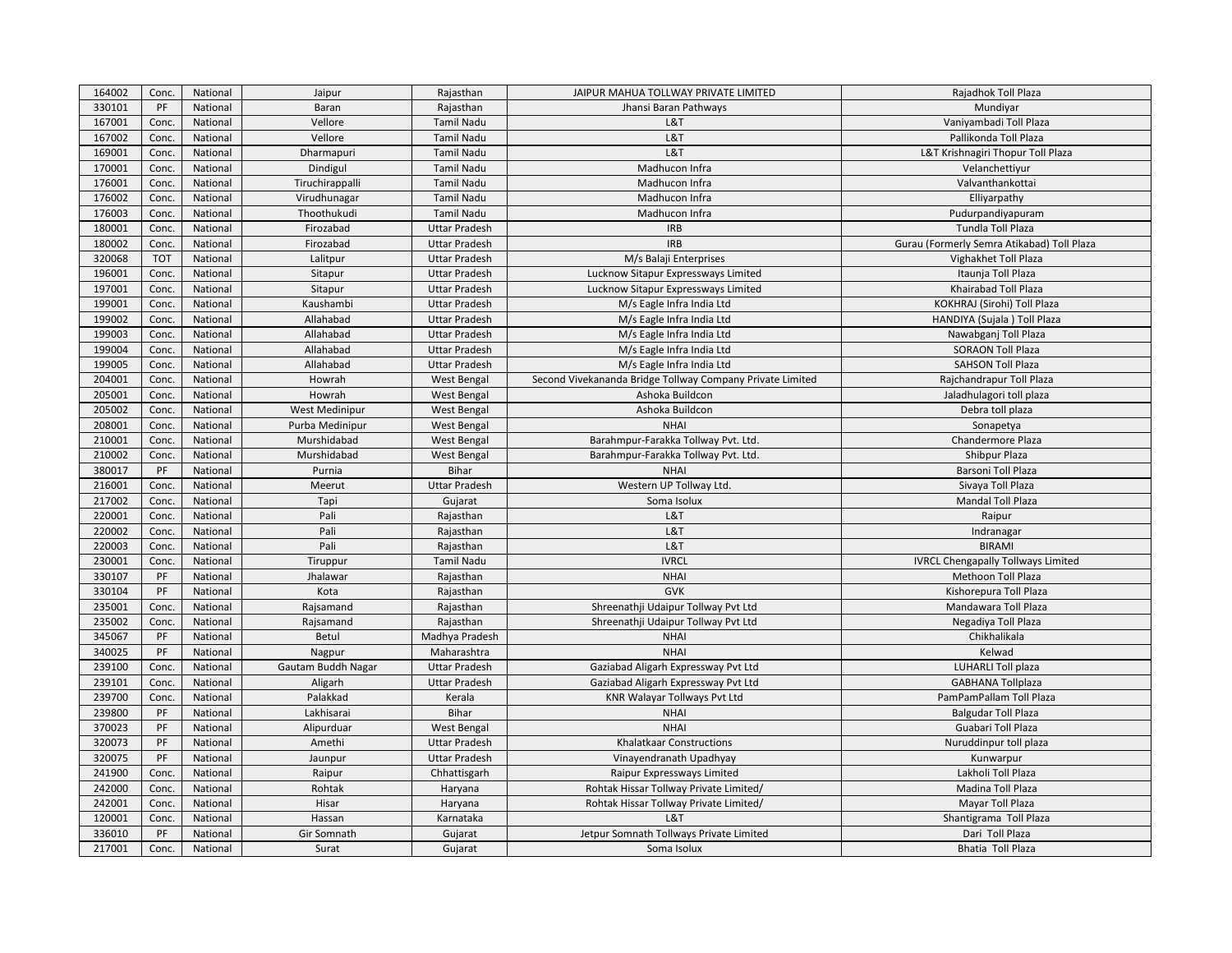| 379006 | PF         | National | Ri-Bhoi                | Meghalaya            | M/s Sahakar Global Ltd                | Pahammawlein Toll Plaza           |
|--------|------------|----------|------------------------|----------------------|---------------------------------------|-----------------------------------|
| 239600 | Conc.      | National | Kolar                  | Karnataka            | <b>JSRMTPL</b>                        | Nangli Toll Plaza                 |
| 318004 | PF         | National | Udhampur               | <b>J&amp;K</b>       | Rakesh Kumar Choudhary                | Bann Toll Plaza                   |
| 244000 | Conc.      | National | Farakka                | West Bengal          | Farakka Raiganj Highways Ltd.         | 18th Mile Toll Plaza              |
| 244001 | Conc.      | National | Malda                  | West Bengal          | Farakka Raiganj Highways Ltd.         | Gazole Toll Plaza                 |
| 536002 | Conc.      | State    | Khadki                 | Gujarat              | <b>L&amp;T HSTL</b>                   | HSTL TP01- Khadki                 |
| 536003 | Conc.      | State    | Gaman Bariya na muvada | Gujarat              | <b>L&amp;T HSTL</b>                   | HSTL TP02- Gaman Bariya na muvada |
| 536004 | Conc.      | State    | Galiya Danti           | Gujarat              | <b>L&amp;T HSTL</b>                   | HSTL TP03- Galiya Danti           |
| 536005 | Conc.      | State    | Gajan                  | Gujarat              | <b>L&amp;T HSTL</b>                   | HSTL TP04- Gajan                  |
| 245001 | Conc.      | National | Indore                 | Madhya Pradesh       | Oriental Pathways(Indore) PVT LTD     | <b>SONWAY Toll Plaza</b>          |
| 345005 | Conc.      | National | Kolaras                | Madhya Pradesh       | Ircon                                 | Purankhedi Toll Plaza             |
| 550001 | PF         | State    | Hyderabad              | Telangana            | <b>IRB</b>                            | Kokapet                           |
| 550002 | PF         | State    | Hyderabad              | Telangana            | <b>IRB</b>                            | Edulanagulapally                  |
| 550003 | PF         | State    | Hyderabad              | Telangana            | <b>IRB</b>                            | Patancheru                        |
| 550004 | PF         | State    | Hyderabad              | Telangana            | <b>IRB</b>                            | Sultanpur                         |
| 550005 | PF         | State    | Hyderabad              | Telangana            | <b>IRB</b>                            | Dundigal                          |
| 550006 | PF         | State    | Hyderabad              | Telangana            | <b>IRB</b>                            | Medchal                           |
| 550007 | PF         | State    | Hyderabad              | Telangana            | <b>IRB</b>                            | Shamirpet                         |
| 550008 | PF         | State    | Hyderabad              | Telangana            | <b>IRB</b>                            | Keesara                           |
| 550009 | PF         | State    | Hyderabad              | Telangana            | <b>IRB</b>                            | Ghatkesar                         |
| 550010 | PF         | State    | Hyderabad              | Telangana            | <b>IRB</b>                            | Taramatipet                       |
| 550011 | PF         | State    | Hyderabad              | Telangana            | <b>IRB</b>                            | Pedda Amberpet                    |
| 550012 | PF         | State    | Hyderabad              | Telangana            | <b>IRB</b>                            | Bongulur                          |
| 550013 | PF         | State    | Hyderabad              | Telangana            | <b>IRB</b>                            | Ravi Ryal                         |
| 550014 | PF         | State    | Hyderabad              | Telangana            | <b>IRB</b>                            | Tukkuguda                         |
| 550015 | PF         | State    | Hyderabad              | Telangana            | <b>IRB</b>                            | Peddagolconda                     |
| 550016 | PF         | State    | Hyderabad              | Telangana            | <b>IRB</b>                            | Shamshabad                        |
| 550017 | PF         | State    | Hyderabad              | Telangana            | <b>IRB</b>                            | Rajendra Nagar                    |
| 550018 | PF         | State    | Hyderabad              | Telangana            | <b>IRB</b>                            | <b>TSPA</b>                       |
| 550019 | PF         | State    | Hyderabad              | Telangana            | <b>IRB</b>                            | Nanakramguda                      |
| 556001 | Conc.      | State    | Bangalore              | Karnataka            | YELAHANKA AP BORDER TOLL WAYS PVT LTD | Kadathanamale Toll Plaza          |
| 556002 | Conc.      | State    | Bangalore              | Karnataka            | YELAHANKA AP BORDER TOLL WAYS PVT LTD | <b>Gunjur Toll Plaza</b>          |
| 556003 | Conc.      | State    | <b>GORUR</b>           | Karnataka            | MITRA INFRA SOLUTIONS                 | BYADARAHALLI                      |
| 556004 | Conc.      | State    | RAMANATHAPURA          | Karnataka            | MITRA INFRA SOLUTIONS                 | NILAVAGILU                        |
| 556005 | Conc.      | State    | <b>BETTADAPURA</b>     | Karnataka            | MITRA INFRA SOLUTIONS                 | COORGAL                           |
| 556006 | Conc.      | State    | <b>MAGADI</b>          | Karnataka            | MITRA INFRA SOLUTIONS                 | GUDEMARANAHALLI                   |
| 556007 | Conc.      | State    | KORATAGERE             | Karnataka            | MITRA INFRA SOLUTIONS                 | <b>TUMBADI</b>                    |
| 556008 | Conc.      | State    | PAVAGADA               | Karnataka            | MITRA INFRA SOLUTIONS                 | BUDDAREDDYHALLI                   |
| 556009 | Conc.      | State    | NEAR HULIYOORDURGA     | Karnataka            | MITRA INFRA SOLUTIONS                 | DODDAMAVATHURU                    |
| 556010 | Conc.      | State    | <b>NEAR YALLAPURA</b>  | Karnataka            | MITRA INFRA SOLUTIONS                 | <b>OBALAPURA</b>                  |
| 320059 | PF         | National | Pilkhua                | <b>Uttar Pradesh</b> | <b>NHAI</b>                           | Chhajarsi                         |
| 063101 | <b>TOT</b> | National | Icchapuram             | Andhra Pradesh       | <b>NHAI</b>                           | Bellupada                         |
| 069001 | <b>TOT</b> | National | Vishakhapatnam         | Andhra Pradesh       | <b>NHAI</b>                           | Vempadu                           |
| 070001 | <b>TOT</b> | National | East Godavari          | Andhra Pradesh       | <b>NHAI</b>                           | Krishnavaram                      |
| 096001 | <b>TOT</b> | National | Kutch                  | Gujarat              | <b>NHAI</b>                           | Surajbari Toll Plaza              |
| 097001 | <b>TOT</b> | National | Morbi                  | Gujarat              | <b>Safeway Concessions</b>            | Vaghasiya Toll Plaza              |
| 098001 | <b>TOT</b> | National | Porbandar              | Gujarat              | <b>Safeway Concessions</b>            | Vanana Toll Plaza                 |
| 099001 | <b>TOT</b> | National | Rajkot                 | Gujarat              | <b>NHAI</b>                           | Dhumiyani Toll Plaza              |
| 212001 | <b>TOT</b> | National | Srikakulam             | Andhra Pradesh       | <b>NHAI</b>                           | Laxmipuram                        |
| 239300 | <b>TOT</b> | National | West Godavari          | Andhra Pradesh       | <b>NHAI</b>                           | Unguturu Toll Plaza               |
| 239301 | <b>TOT</b> | National | East Godavari          | Andhra Pradesh       | <b>NHAI</b>                           | Eethakota at Km.946.300           |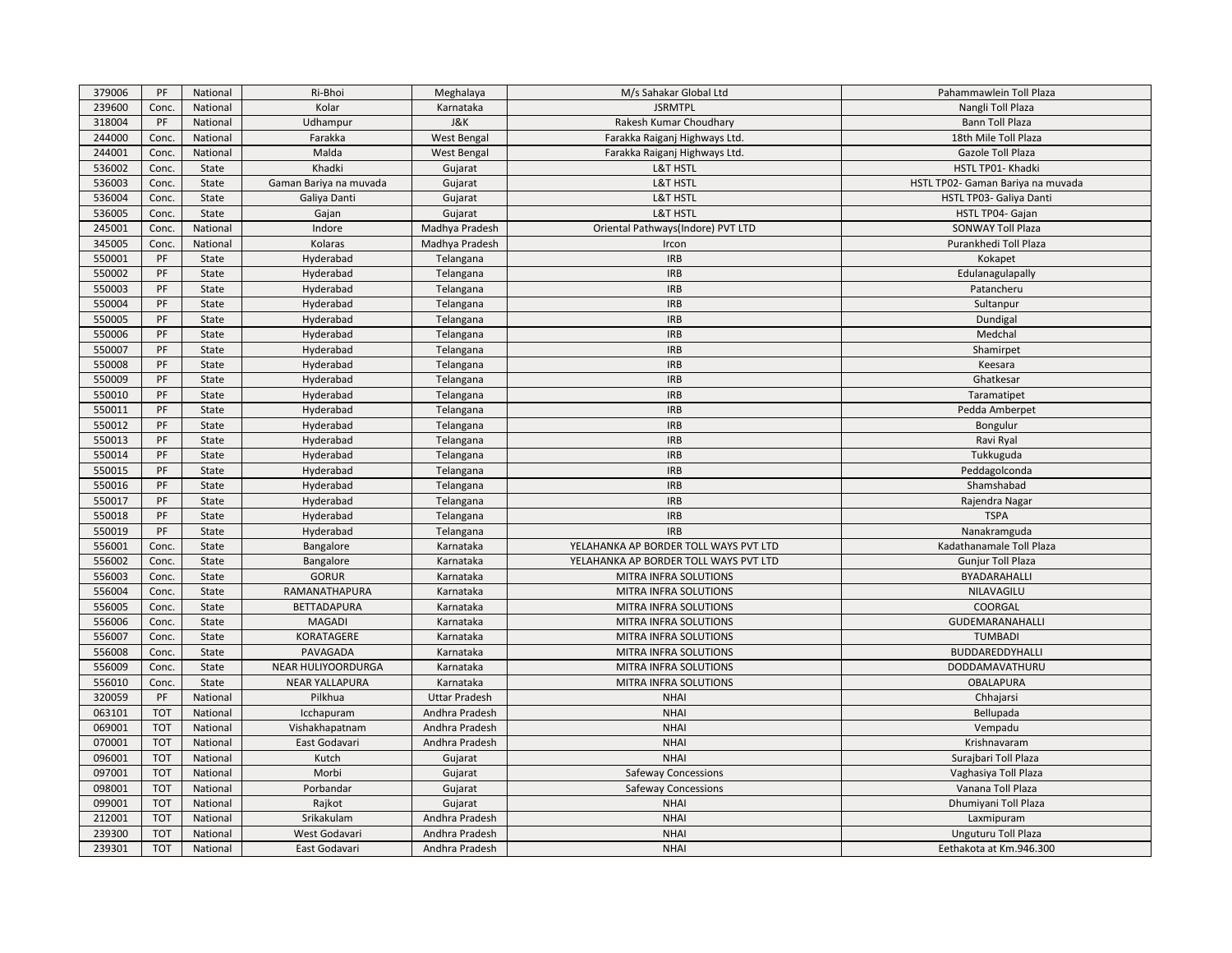| 009001 | Conc. | National | Alwar                  | Rajasthan            | Pink City Expressway                          | Shahjahanpur Toll Plaza          |
|--------|-------|----------|------------------------|----------------------|-----------------------------------------------|----------------------------------|
| 360028 | PF    | National | Tiruvallur             | <b>Tamil Nadu</b>    | <b>NHAI</b>                                   | SURAPATTU TOLL PLAZA             |
| 035001 | Conc. | National | Bangalore Urban        | Karnataka            | NAVAYUGA UDUPI TOLLWAY PVT LTD                | ELECTRONIC CITY Phase 1          |
| 035002 | Conc. | National | <b>Bangalore Urban</b> | Karnataka            | <b>BETL</b>                                   | ATTIBELLE                        |
| 045001 | Conc. | National | Nalgonda               | Telangana            | Sadbhav                                       | Guduru Toll Plaza                |
| 050001 | Conc. | National | Moradabad              | <b>Uttar Pradesh</b> | Moradabad Bareilly Expressway Limited         | Niyamatpur Ekrotiya Toll Plaza   |
| 050002 | Conc. | National | Bareilly               | <b>Uttar Pradesh</b> | Moradabad Bareilly Expressway Limited         | Thiriya Khetal Toll Plaza        |
| 051001 | Conc. | National | Solapur                | Maharashtra          | ILFS & ITNL                                   | Sawaleshwar Toll Plaza           |
| 051002 | Conc. | National | Solapur                | Maharashtra          | <b>ILFS &amp; ITNL</b>                        | Varwade Toll Plaza               |
| 063001 | Conc. | National | Dahod                  | Gujarat              | <b>Highway Concessions</b>                    | Bhatwada Toll Plaza              |
| 352021 | PF    | National | Srikakulam             | Andhra Pradesh       | <b>NHAI</b>                                   | Chilakpelam                      |
| 352022 | PF    | National | Vizianagaram           | Andhra Pradesh       | <b>NHAI</b>                                   | Nathavalasa                      |
| 084001 | Conc. | National | Araria                 | Bihar                | SMS                                           | Hariabara                        |
| 085001 | Conc. | National | Supaul                 | <b>Bihar</b>         | SMS                                           | Asanpur Toll Plaza               |
| 087001 | Conc. | National | Muzaffarpur            | Bihar                | SMS                                           | Maithi                           |
| 091001 | Conc. | National | Durg                   | Chhattisgarh         | M/s SMS Shivnath Infrastructure Pvt. Ltd.     | Durg Bypass                      |
| 336011 | PF    | National | Patan                  | Gujarat              | PATEL HIGHWAY MANAGEMENT PVT. LTD.            | Varahi Toll Plaza                |
| 336012 | PF    | National | Kutch                  | Gujarat              | PATEL HIGHWAY MANAGEMENT PVT. LTD.            | Makhel Toll Plaza                |
| 336013 | PF    | National | Banaskantha            | Gujarat              | PATEL HIGHWAY MANAGEMENT PVT. LTD.            | Bhiladi Toll Plaza               |
| 336014 | PF    | National | Banaskantha            | Gujarat              | PATEL HIGHWAY MANAGEMENT PVT. LTD.            | <b>Bhalgam Toll Plaza</b>        |
| 103001 | Conc. | National | Rewari                 | Haryana              | Kurukshetra Expressways Limited               | Jat Gangaicha Toll Plaza         |
| 103002 | Conc. | National | Jhajjar                | Haryana              | Kurukshetra Expressways Limited               | Dighal Toll Plaza                |
| 356016 | PF    | National | Haveri                 | Karnataka            | <b>NHAI</b>                                   | Bankapur                         |
| 124001 | Conc. | National | Ernakulam              | Kerala               | Kochi Aror Tollways                           | Kumbalam Toll Plaza              |
| 137001 | Conc. | National | Nagpur                 | Maharashtra          | <b>JMC</b>                                    | Mathni                           |
| 375016 | PF    | National | Khordha                | Odisha               | <b>NHAI</b>                                   | Gudipada or Gangapada Toll Plaza |
| 151001 | Conc. | National | Bargarh                | Odisha               | Ashoka Buildcon                               | Sambalpur Baragarh Tollways      |
| 182001 | Conc. | National | Kushinagar             | <b>Uttar Pradesh</b> | M/s Gorakhpur Kasia Tollways Pvt Ltd.         | Salemgarh Toll Plaza             |
| 183001 | Conc. | National | Kushinagar             | <b>Uttar Pradesh</b> | M/s Gorakhpur Kasia Tollways Pvt Ltd.         | Muzaina Hetim Toll Plaza         |
| 184001 | Conc. | National | Gorakhpur              | <b>Uttar Pradesh</b> | M/s Gorakhpur Kasia Tollways Pvt Ltd.         | Tendua Toll Plaza                |
| 185001 | Conc. | National | Basti                  | <b>Uttar Pradesh</b> | Ayodhya Gorakhpur SMS Toll Pvt. Ltd. (AGSTPL) | Chaukadi Toll Plaza              |
| 186001 | Conc. | National | Basti                  | <b>Uttar Pradesh</b> | Ayodhya Gorakhpur SMS Toll Pvt. Ltd. (AGSTPL) | Mandawnagar Toll Plaza           |
| 192001 | PF    | National | Allahabad              | <b>Uttar Pradesh</b> | M/s Bholanath Rajpati Shukla                  | Naini Toll Plaza                 |
| 201001 | Conc. | National | Aligarh                | <b>Uttar Pradesh</b> | Brijbhoomi Expressway Pvt. Ltd.               | Madrak Toll Plaza                |
| 201002 | Conc. | National | Hathras                | <b>Uttar Pradesh</b> | Brijbhoomi Expressway Pvt. Ltd.               | <b>Baros Toll Plaza</b>          |
| 209001 | Conc. | National | Dhanbad                | Jharkhand            | M/s IL&FS                                     | Beliyad toll plaza               |
| 352023 | PF    | National | Chittoor               | Andhra Pradesh       | Transtroy                                     | S.V Puram Toll Plaza             |
| 360029 | PF    | National | Tiruvallur             | <b>Tamil Nadu</b>    | <b>NHAI</b>                                   | Pattarai Toll Plaza              |
| 239900 | Conc. | National | Darbhanga              | Bihar                | SMS                                           | Raje Toll Plaza (T-2)            |
| 312027 | PF    | National | Faridabad              | Haryana              | Badarpur Faridabad Tollway Itd                | Badarpur faridabad Toll plaza    |
| 545004 | Conc. | State    | Bhopal                 | Madhya Pradesh       | <b>MPRDC</b>                                  | Fanda Toll Plaza                 |
| 545005 | Conc. | State    | Sehore                 | Madhya Pradesh       | <b>MPRDC</b>                                  | Amlaha Toll Plaza                |
| 545006 | Conc. | State    | Dewas                  | Madhya Pradesh       | <b>MPRDC</b>                                  | <b>Bhourasa Toll Plaza</b>       |
| 380001 | Conc. | National | Patna                  | Bihar                | <b>BPAPA</b>                                  | DidarGani                        |
| 326002 | Conc. | National | Rudrapur               | Uttarakhand          | Kashipur Sitarganj Highways Pvt. Ltd.         | <b>DEORIYA</b>                   |
| 356100 | Conc. | National | Bidar                  | Karnataka            | M/s Deccan Tollways Ltd                       | Mangalgi                         |
| 350100 | Conc. | National | Bidar                  | Telangana            | M/s Deccan Tollways Ltd                       | Kamkole                          |
| 312022 | PF    | National | Sonipat                | Haryana              | <b>NHAI</b>                                   | <b>Bhagan Toll Plaza</b>         |
| 370001 | Conc. | National | Durgapur               | West Bengal          | M/s IL&FS                                     | Banskopa Plaza                   |
| 330002 | Conc. | National | Churu                  | Rajasthan            | M/s Salasar Highways Pvt. Ltd.                | Lasedi                           |
| 330003 | Conc. | National | Churu                  | Rajasthan            | M/s Salasar Highways Pvt. Ltd.                | Dhadhar                          |
|        |       |          |                        |                      |                                               |                                  |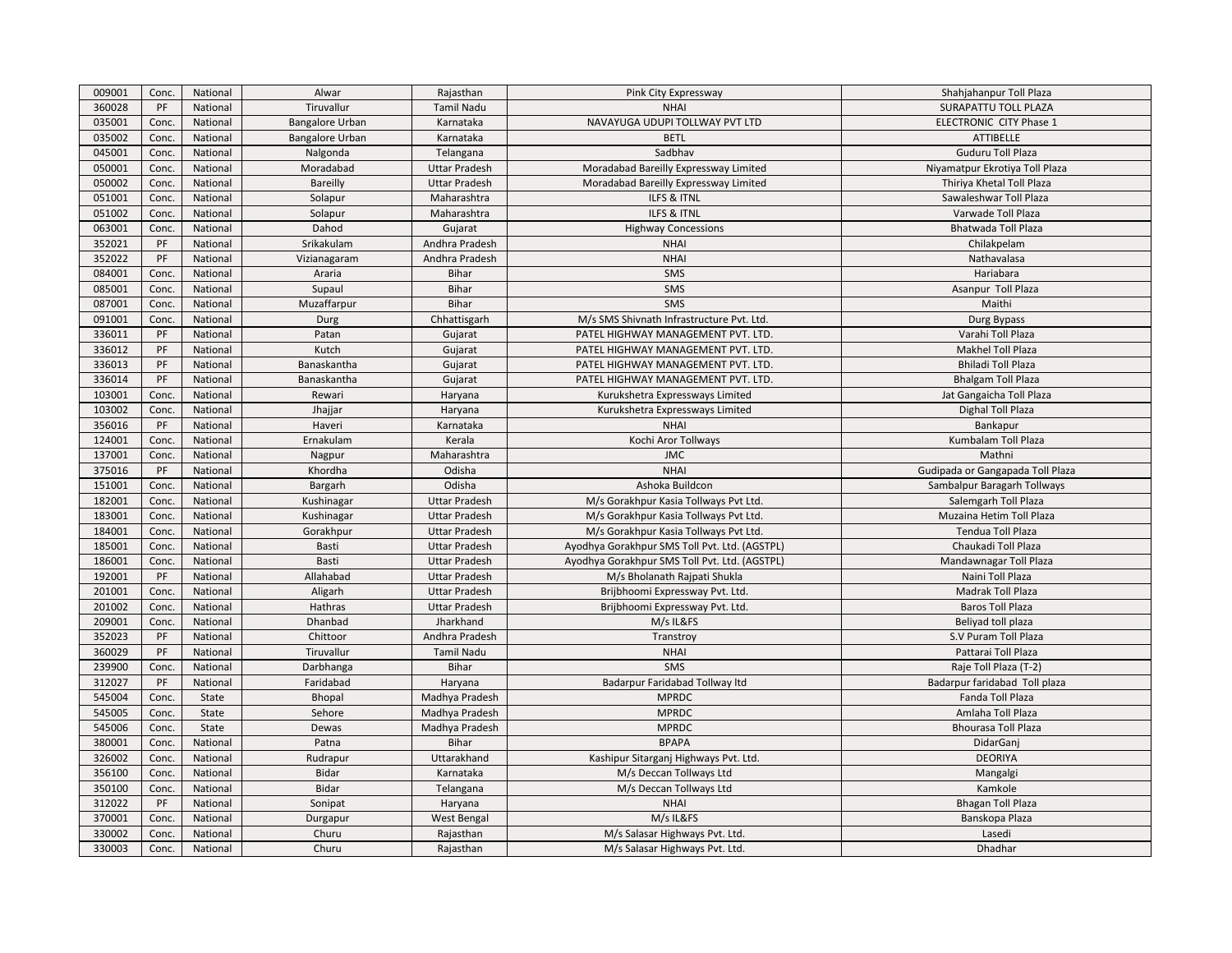| 330004 | Conc.      | National | Churu                  | Rajasthan            | M/s Salasar Highways Pvt. Ltd.         | Sobhasar                               |
|--------|------------|----------|------------------------|----------------------|----------------------------------------|----------------------------------------|
| 330069 | PF         | National | Ajmer                  | Rajasthan            | <b>NHAI</b>                            | Banthri                                |
| 330070 | PF         | National | Ajmer                  | Rajasthan            | <b>NHAI</b>                            | Tamdoli                                |
| 314015 | PF         | National | Sangrur                | Punjab               | <b>NHAI</b>                            | Badbar                                 |
| 340001 | <b>BOT</b> | National | Nashik                 | Maharashtra          | <b>NHAI</b>                            | Nashik Sinner Tollways Limited         |
| 330073 | PF         | National | Kota                   | Rajasthan            | <b>NHAI</b>                            | Kota Bypass Toll Plaza                 |
| 312017 | PF         | National | Sirsa                  | Haryana              | <b>NHAI</b>                            | Bhavdeen Plaza                         |
| 330071 | PF         | National | Karauli                | Rajasthan            | <b>NHAI</b>                            | Kondar                                 |
| 330072 | PF         | National | Badi                   | Rajasthan            | <b>NHAI</b>                            | Chilla Chond                           |
| 320053 | PF         | National | Bahraich               | <b>Uttar Pradesh</b> | <b>NHAI</b>                            | Aaini Toll Plaza                       |
| 314016 | PF         | National | Bhatinda               | Punjab               | <b>NHAI</b>                            | Lehra Begga                            |
| 314018 | PF         | National | Amritsar               | Punjab               | <b>NHAI</b>                            | Usma Toll plaza                        |
| 314021 | PF         | National | Patiala                | Punjab               | <b>NHAI</b>                            | Dharer Azizpur Toll Plaza              |
| 314020 | PF         | National | Zirakpur               | Punjab               | <b>NHAI</b>                            | Dhareri Jattan Plaza                   |
| 345003 | Conc.      | National | Guna                   | Madhya Pradesh       | Dilip Buildcon Limited, Metro infrasys | Pagara Toll Plaza                      |
| 345004 | Conc.      | National | Biaora                 | Madhya Pradesh       | Dilip Buildcon Limited, Metro infrasys | Jogipur Toll Plaza                     |
| 314023 | PF         | National | Partran                | Punjab               | <b>NHAI</b>                            | Paind Toll Plaza                       |
| 350005 | PF         | National | Kadthal                | Telangana            | <b>NHAI</b>                            | Kadthal                                |
| 312019 | PF         | National | Jakhauli               | Haryana              | <b>NHAI</b>                            | Main Plaza Village Jakhauli            |
| 320054 | PF         | National | Mavikala               | <b>Uttar Pradesh</b> | <b>NHAI</b>                            | Mavikala                               |
| 320055 | PF         | National | Duahi                  | <b>Uttar Pradesh</b> | <b>NHAI</b>                            | Duhai                                  |
| 320056 | PF         | National | Dasana                 | <b>Uttar Pradesh</b> | <b>NHAI</b>                            | Dasana                                 |
| 320057 | PF         | National | Bilakbarpur            | <b>Uttar Pradesh</b> | <b>NHAI</b>                            | Bilakbarpur                            |
| 320058 | PF         | National | <b>Fatepur Rampur</b>  | <b>Uttar Pradesh</b> | <b>NHAI</b>                            | Fatehpur Rampur                        |
| 312020 | PF         | National | Maujpur                | Haryana              | <b>NHAI</b>                            | Maujpur                                |
| 312021 | PF         | National | Chhajju Nagar          | Haryana              | <b>NHAI</b>                            | Chhajju Nagar                          |
| 345051 | PF         | National | Gwalior                | Madhya Pradesh       | Essel Infra                            | Panihar                                |
| 345052 | PF         | National | Gwalior                | Madhya Pradesh       | Essel Infra                            | Mud Kheda                              |
| 330075 | PF         | National | Ladnun (Nagaur)        | Rajasthan            | <b>NHAI</b>                            | Nimbi Jodha                            |
| 330076 | PF         | National | Nagaur                 | Rajasthan            | <b>NHAI</b>                            | Harimma                                |
| 345008 | <b>BOT</b> | National | Rewa                   | Madhya Pradesh       | M/s Path India Pvt.Ltd                 | Rathara                                |
| 345009 | <b>BOT</b> | National | Rewa                   | Madhya Pradesh       | M/s Path India Pvt.Ltd                 | Choratha                               |
| 379005 | PF         | National | Khliehriat             | Meghalaya            | <b>NHAI</b>                            | Lomshinong                             |
| 345012 | <b>BOT</b> | National | Katni                  | Madhya Pradesh       | <b>Ashoka Concessions</b>              | Katni Bypass Road Ltd - Entry          |
| 345013 | <b>BOT</b> | National | Katni                  | Madhya Pradesh       | <b>Ashoka Concessions</b>              | Katni Bypass Road Ltd - Exit           |
| 007001 | Conc.      | National | Gurgaon                | Haryana              | Millinieum City Expressway(MCEPL)      | Manesar Toll Plaza                     |
| 007002 | Conc.      | National | New Delhi              | Delhi                | Millinieum City Expressway(MCEPL)      | <b>IGI Toll Plaza</b>                  |
| 010002 | Conc.      | National | Chittaurgarh           | Rajasthan            | <b>IRB</b>                             | Jojro Ka Kheda Toll Plaza              |
| 010006 | Conc.      | National | Udaipur                | Rajasthan            | <b>IRB</b>                             | Khandi Obri Toll Plaza                 |
| 017001 | Conc.      | National | Tumkur                 | Karnataka            | <b>IRB</b>                             | Karjeevanhally Toll Plaza              |
| 017002 | Conc.      | National | Chitradurga            | Karnataka            | <b>IRB</b>                             | Guilalu Toll Plaza                     |
| 360034 | PF         | National | Tiruvallur             | <b>Tamil Nadu</b>    | <b>NHAI</b>                            | VANAGARAM TOLL PLAZA                   |
| 024001 | Conc.      | National | Nagpur                 | Maharashtra          | <b>NHAI</b>                            | <b>MANSAR TOLL PLAZA</b>               |
| 024002 | Conc.      | National | Nagpur                 | Maharashtra          | <b>NHAI</b>                            | KAMPTEE KANHAN BYPASS CHECK TOLL PLAZA |
| 024003 | Conc.      | National | Nagpur                 | Maharashtra          | <b>NHAI</b>                            | NAGPUR BYPASS CHECK TOLL PLAZA         |
| 024004 | Conc.      | National | Wardha                 | Maharashtra          | <b>NHAI</b>                            | <b>BORKHEDI TOLL PLAZA</b>             |
| 029001 | Conc.      | National | <b>Bangalore Rural</b> | Karnataka            | <b>NHAI</b>                            | Laxamannath Plaza                      |
| 029002 | Conc.      | National | West Medinipur         | <b>West Bengal</b>   | <b>NHAI</b>                            | Rampura Plaza                          |
| 030001 | Conc.      | National | Pathankot              | Punjab               | <b>IRB</b>                             | LADPALWAN TOLL PLAZA                   |
| 030002 | Conc.      | National | Amritsar               | Punjab               | <b>IRB</b>                             | WARYAM NANGAL TOLL PLAZA               |
| 031001 | Conc.      | National |                        |                      | <b>IRB</b>                             | Barkheda Toll Plaza                    |
|        |            |          | Jaipur                 | Rajasthan            |                                        |                                        |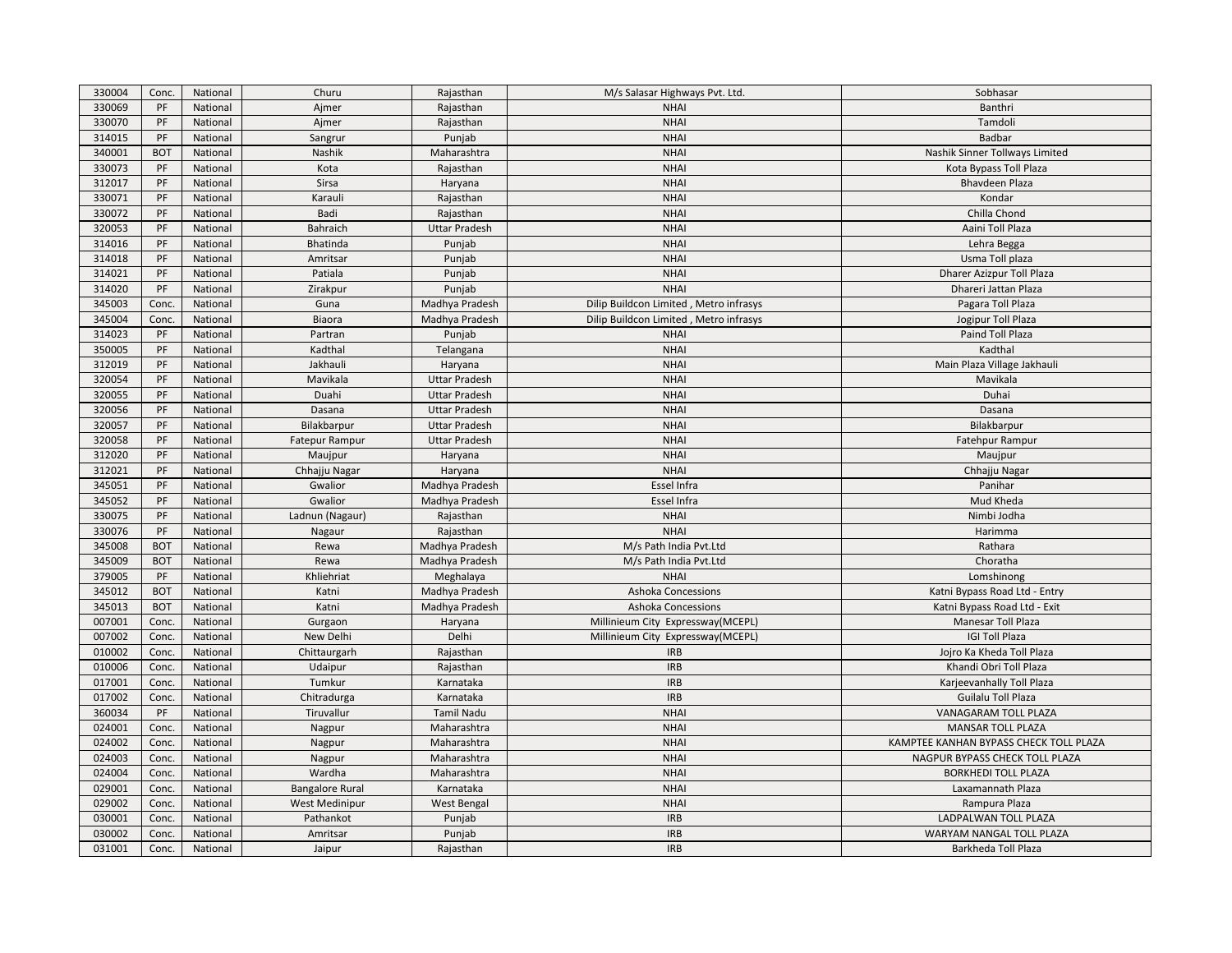| 031002 | Conc.      | National | Tonk           | Rajasthan            | <b>IRB</b>                                 | Sonwa Toll Plaza             |
|--------|------------|----------|----------------|----------------------|--------------------------------------------|------------------------------|
| 041001 | Conc.      | National | Kapurthala     | Punjab               | <b>IVRCL</b>                               | JATL Dhilwan Toll Plaza      |
| 041002 | Conc.      | National | Amritsar       | Punjab               | <b>IVRCL</b>                               | JATL Nijjerpura Toll Plaza   |
| 052001 | Conc.      | National | Rajkot         | Gujarat              | <b>ILFS</b>                                | Pithadiya Toll Plaza         |
| 052002 | Conc.      | National | Rajkot         | Gujarat              | <b>ILFS</b>                                | <b>Bharudi Toll Plaza</b>    |
| 352027 | PF         | National | West Godavari  | Andhra Pradesh       | <b>NHAI</b>                                | Kalaparru                    |
| 073001 | Conc.      | National | Prakasam       | Andhra Pradesh       | Saimbhapuri Expressway Ltd.                | <b>Bollapalli Toll Plaza</b> |
| 073002 | Conc.      | National | Prakasam       | Andhra Pradesh       | Saimbhapuri Expressway Ltd.                | <b>Tangatur Toll Plaza</b>   |
| 073003 | Conc.      | National | Nellore        | Andhra Pradesh       | Saimbhapuri Expressway Ltd.                | Musunur Toll Plaza           |
| 350008 | PF         | National | Adilabad       | Telangana            | <b>NHAI</b>                                | Gamjal                       |
| 350006 | PF         | National | Mahabubnagar   | Telangana            | <b>NHAI</b>                                | Pullur                       |
| 352041 | PF         | National | Vishakhapatnam | Andhra Pradesh       | <b>NHAI</b>                                | Panchvati Colony             |
| 352042 | PF         | National | Vishakapatnam  | Andhra Pradesh       | <b>NHAI</b>                                | Goshtani Gate                |
| 092001 | Conc.      | National | Rajnandgaon    | Chhattisgarh         | Ashoka Buildcon                            | Thakurtolla toll plaza       |
| 100001 | Conc.      | National | Kutch          | Gujarat              | L&T                                        | Samakhiali                   |
| 392008 | PF         | National | Hazaribagh     | Jharkhand            | <b>NHAI</b>                                | Rasoiya Dhamna Toll Plaza    |
| 392014 | <b>TOT</b> | National | Ranchi         | Jharkhand            | <b>NHAI</b>                                | Pundag                       |
| 111001 | Conc.      | National | Belagavi       | Karnataka            | Ashoka Buildcon                            | Hirebgewadi toll plaza       |
| 356019 | PF         | National | Haveri         | Karnataka            | <b>NHAI</b>                                | Chalageri                    |
| 356020 | PF         | National | Davanagere     | Karnataka            | <b>NHAI</b>                                | Hebbalu                      |
| 123001 | Conc.      | National | Thrissur       | Kerala               | Guruvayoor                                 | Paliyekkara Toll plaza       |
| 340023 | PF         | National | Yavatmal       | Maharashtra          | <b>NHAI</b>                                | Kelapur                      |
| 142001 | Conc.      | National | Nashik         | Maharashtra          | Gammon India                               | Ghoti toll plaza             |
| 142002 | Conc.      | National | Thane          | Maharashtra          | Gammon India                               | Arjunalli toll plaza         |
| 314024 | PF         | National | Amritsar       | Punjab               | <b>NHAI</b>                                | Chiddan Toll Plaza           |
| 163001 | Conc.      | National | Bharatpur      | Rajasthan            | Madhucon Infra                             | Ludhwai Toll Plaza           |
| 163002 | Conc.      | National | Bharatpur      | Rajasthan            | Madhucon Infra                             | Amoli Toll Plaza             |
| 360032 | PF         | National | Tiruvallur     | Tamil Nadu           | L&T                                        | Nallur Toll Plaza            |
| 193001 | Conc.      | National | Hapur          | <b>Uttar Pradesh</b> | <b>IRB</b>                                 | <b>Brijghat Toll Plaza</b>   |
| 194001 | Conc.      | National | Amroha         | <b>Uttar Pradesh</b> | <b>IRB</b>                                 | Joya Toll Plaza              |
| 320060 | PF         | National | Fatehpur       | <b>Uttar Pradesh</b> | M/s Bholanath Rajpati Shukla               | <b>Badauri Toll Plaza</b>    |
| 336018 | PF         | National | Kutch          | Gujarat              | Reliance                                   | Mokha Toll Plaza             |
| 220004 | Conc.      | National | Sirohi         | Rajasthan            | L&T                                        | <b>UTHMAN</b>                |
| 234002 | Conc.      | National | Kurnool        | Andhra Pradesh       | Rayalasema Expressway Private Limited      | Chagalmarri Toll Plaza       |
| 345044 | PF         | National | Chhindwara     | Madhya Pradesh       | <b>NHAI</b>                                | Jungawani                    |
| 345045 | PF         | National | Seoni          | Madhya Pradesh       | <b>NHAI</b>                                | Jaitpur                      |
| 243000 | Conc.      | National | Chittaurgarh   | Rajasthan            | Bhilwara Rajsamand Tollway Private Limited | Rupakheda Toll Plaza         |
| 243001 | Conc.      | National | Ahmedabad      | Gujarat              | Bhilwara Rajsamand Tollway Private Limited | Mujras Toll Plaza            |
| 312003 | Conc.      | National | Chaudhariwas   | Haryana              | <b>IRB</b>                                 | Chaudhariwas                 |
| 341401 | Conc.      | National | Ahmadnagar     | Maharashtra          | Khed -Sinnar Expressway Project (HAHPU)    | Hiwargaon pavasa             |
| 341101 | Conc.      | National | Pune           | Maharashtra          | Khed-Sinnar Expressway Project (CPUAH)     | Chalakwadi toll plaza        |
| 330008 | Conc.      | National | Gulabpura      | Rajasthan            | <b>IRB</b>                                 | Khedi                        |
| 330007 | Conc.      | National | Jaipur         | Rajasthan            | <b>IRB</b>                                 | Lambiya Kalan                |
| 340002 | Conc.      | National | Sholapur       | Maharashtra          | <b>IRB</b>                                 | Tamalwadi Toll Plaza         |
| 340003 | Conc.      | National | Osmanabad      | Maharashtra          | <b>IRB</b>                                 | Yedashi Toll Plaza           |
| 352032 | PF         | National | Bhramanapalli  | Andhra Pradesh       | <b>NHAI</b>                                | Bhramanapalli                |
| 330081 | PF         | National | Jaipur         | Rajasthan            | <b>NHAI</b>                                | Nekawala                     |
| 312024 | PF         | National | Shahjadpur     | Haryana              | <b>NHAI</b>                                | MilkMajra                    |
| 330016 | <b>BOT</b> | National | Bikaner        | Rajasthan            | <b>MoRTH</b>                               | Khara Toll Plaza             |
| 330017 | <b>BOT</b> | National | <b>Bikaner</b> | Rajasthan            | <b>MoRTH</b>                               | <b>Bhadera Toll Plaza</b>    |
| 330018 | <b>BOT</b> | National | Bikaner        | Rajasthan            | <b>MoRTH</b>                               | Hindore Toll Plaza           |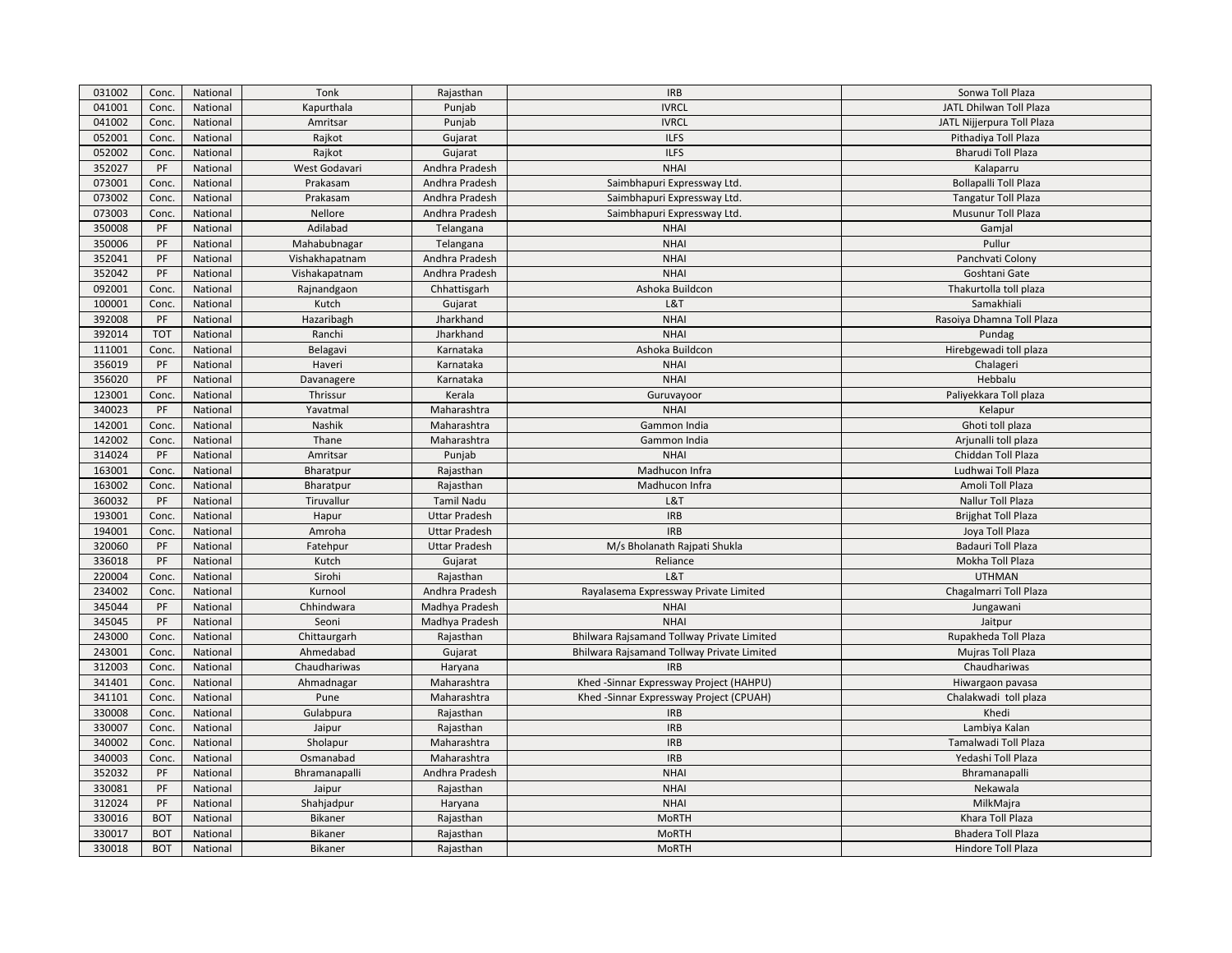| 330019           | Conc.       | National             | Bikaner                        | Rajasthan                        | <b>Ircon PBTL</b>                      | Salasar Toll Plaza                 |
|------------------|-------------|----------------------|--------------------------------|----------------------------------|----------------------------------------|------------------------------------|
| 330020           | Conc.       | National             | Bikaner                        | Rajasthan                        | Ircon PBTL                             | Nokhra Toll Plaza                  |
| 330021           | Conc.       | National             | Bikaner                        | Rajasthan                        | Ircon PBTL                             | Kheerwa Toll Plaza                 |
| 340004           | Conc.       | National             | Aurangabad                     | Maharashtra                      | YABOT (IRB)                            | Pargaon TP                         |
| 340005           | Conc.       | National             | Aurangabad                     | Maharashtra                      | YABOT (IRB)                            | Padalshingi TP                     |
| 340006           | Conc.       | National             | Aurangabad                     | Maharashtra                      | YABOT (IRB)                            | Maliwadi TP                        |
| 330082           | PF          | National             | Dahod                          | Rajasthan                        | <b>NHAI</b>                            | Limdi Toll Plaza                   |
| 320064           | PF          | National             | Raebareli                      | <b>Uttar Pradesh</b>             | <b>NHAI</b>                            | Jindpur Toll Plaza                 |
| 320065           | PF          | National             | Raebareli                      | <b>Uttar Pradesh</b>             | <b>NHAI</b>                            | Aihar Toll Plaza                   |
| 318006           | PF          | National             | Pulwama                        | <b>J&amp;K</b>                   | <b>NHAI</b>                            | Kachkoot Toll Plaza                |
| 016001           | Conc.       | National             | Koppal                         | Karnataka                        | <b>GMR</b>                             | Vanagiri                           |
| 016002           | Conc.       | National             | Koppal                         | Karnataka                        | <b>GMR</b>                             | Shahapur                           |
| 016003           | Conc.       | National             | Koppal                         | Karnataka                        | <b>GMR</b>                             | Hitnal                             |
| 336016           | PF          | National             | Kheda                          | Gujarat                          | Essel Infra                            | Pithai Toll Plaza                  |
| 336017           | PF          | National             | Panchmahal                     | Gujarat                          | Essel Infra                            | Vavadi Toll Plaza                  |
| 058003           | Conc.       | National             | Villupuram                     | <b>Tamil Nadu</b>                | Reliance                               | Veeracholapuram Plaza              |
| 350007           | PF          | National             | Adilabad                       | Telangana                        | <b>NHAI</b>                            | Rolmamda                           |
| 132002           | Conc.       | National             | Dewas                          | Madhya Pradesh                   | Indore Dewas Tollways                  | <b>IDTL Toll Plaza-B</b>           |
| 330079           | PF          | National             | Kota                           | Rajasthan                        | M/S Kota Baran Toll Ways               | Similiya                           |
| 330080           | PF          | National             | Baran                          | Rajasthan                        | M/S Kota Baran Toll Ways               | Fatehpur                           |
| 360030           | PF          | National             | Kanchipuram                    | <b>Tamil Nadu</b>                | <b>NHAI</b>                            | Athur                              |
| 177001           | Conc.       | National             | Villupuram                     | <b>Tamil Nadu</b>                | Pondicherry Tollways                   | Pondicherry Tindivanam Toll Plaza  |
| 320067           | <b>TOT</b>  | National             | Jhansi                         | <b>Uttar Pradesh</b>             | Sh. Keshav Agarwal                     | <b>Babina Toll Plaza</b>           |
| 320063           | PF          | National             | Fatehpur                       | <b>Uttar Pradesh</b>             | M/s Bholanath Rajpati Shukla           | Katoghan Toll Plaza                |
| 320062           | PF          | National             | Sant Ravidas Nagar             | <b>Uttar Pradesh</b>             | M/s Bholanath Rajpati Shukla           | Lalanagar Toll Plaza               |
| 345043           | PF          | National             | <b>Betul</b>                   | Madhya Pradesh                   | Oriental                               | Khambara Toll Plaza                |
| 284001           | Conc.       | National             | Muzaffarpur                    | <b>Bihar</b>                     | KNR Muzaffarpur Baraunitollway Pvt Ltd | Mahant Maniyari                    |
| 375017           | PF          | National             | Jaipur - Keonjhar              | Odisha                           | SAI MAATARINI TOLLWAYS LIMITED         | Hasanpur                           |
| 375018           | PF          | National             | Keonjhar                       | Odisha                           | SAI MAATARINI TOLLWAYS LIMITED         | Kantaghar                          |
| 257001           | Conc.       | National             | Sasthan                        | Karnataka                        | Navayuga                               | Sasthan Toll Plaza                 |
| 280001           | Conc.       | National             | Barauni                        | <b>Bihar</b>                     | KNR Tollways Pvt. Ltd.                 | Murlitol                           |
| 257003           | Conc.       | National             | Talapady                       | Karnataka                        | NAVAYUGA UDUPI TOLLWAY PVT LTD         | <b>Talapady Toll Plaza</b>         |
| 257002           | Conc.       | National             | Hejamadi                       | Karnataka                        | NAVAYUGA UDUPI TOLLWAY PVT LTD         | Hejamadi Toll Plaza                |
| 336006           | PF          | National             | Ankleshwar                     | Gujarat                          | <b>NHAI</b>                            | Mandva Toll Plaza (Narmada Bridge) |
| 380014           | PF          | National             | Saidpur Patedha (Sarai)        | Bihar                            | <b>NHAI</b>                            | Saidpur Patedha                    |
| 312023           | PF          | National             | Hisar                          | Haryana                          | <b>NHAI</b>                            | Landhari Toll Plaza                |
| 360048           | PF          | National             | Palaya Gandharvakottai Village | <b>Tamil Nadu</b>                | <b>NHAI</b>                            | Palaya Gandharvakottai             |
| 330084           | PF          | National             | Barmer                         | Rajasthan                        | <b>NHAI</b>                            | Nimbayani                          |
| 392010           | PF          | National             | Bokaro                         | Jharkhand                        | <b>NHAI</b>                            | <b>Tand Balidih</b>                |
| 360054           | PF          | National             | Shenbagampettai Village        | <b>Tamil Nadu</b>                | <b>NHAI</b>                            | Shenbagampettai toll plaza         |
| 330078           | PF          | National             | Jodhpur                        | Rajasthan                        | M/s Eagle Infra India Ltd              | Doli toll plaza                    |
| 352034           | PF          | National             | Markapuram                     | Andhra Pradesh                   | <b>NHAI</b>                            | Mekalavaripalli                    |
| 352035           | PF          |                      |                                | Andhra Pradesh                   | <b>NHAI</b>                            |                                    |
|                  |             | National             | Markapuram                     |                                  |                                        | Raviguntapalli                     |
| 345010           | Conc.       | National             | Indore                         | Madhya Pradesh                   | Oriental                               | Chapra New Delhi                   |
| 345011<br>352039 | Conc.<br>PF | National<br>National | Indore<br>Krishna              | Madhya Pradesh<br>Andhra Pradesh | Oriental<br><b>NHAI</b>                | Rojwas<br>Pottipadu                |
|                  |             |                      |                                |                                  |                                        |                                    |
| 350028           | PF          | National             | Adilabad                       | Telangana                        | <b>NHAI</b><br><b>NHAI</b>             | Pippalwada                         |
| 380020           | PF          | National             | Bhagalpur                      | Bihar                            |                                        | Kharik                             |
| 370021<br>350029 | PF          | National             | Hooghly                        | West Bengal                      | <b>NHAI</b>                            | Dankuni                            |
|                  | PF          | National             | Nizamabad                      | Telangana                        | <b>NHAI</b>                            | <b>Bhiknoor Toll Plaza</b>         |
| 352040           | PF          | National             | Kankipadu                      | Andhra pradesh                   | <b>NHAI</b>                            | Davaluru                           |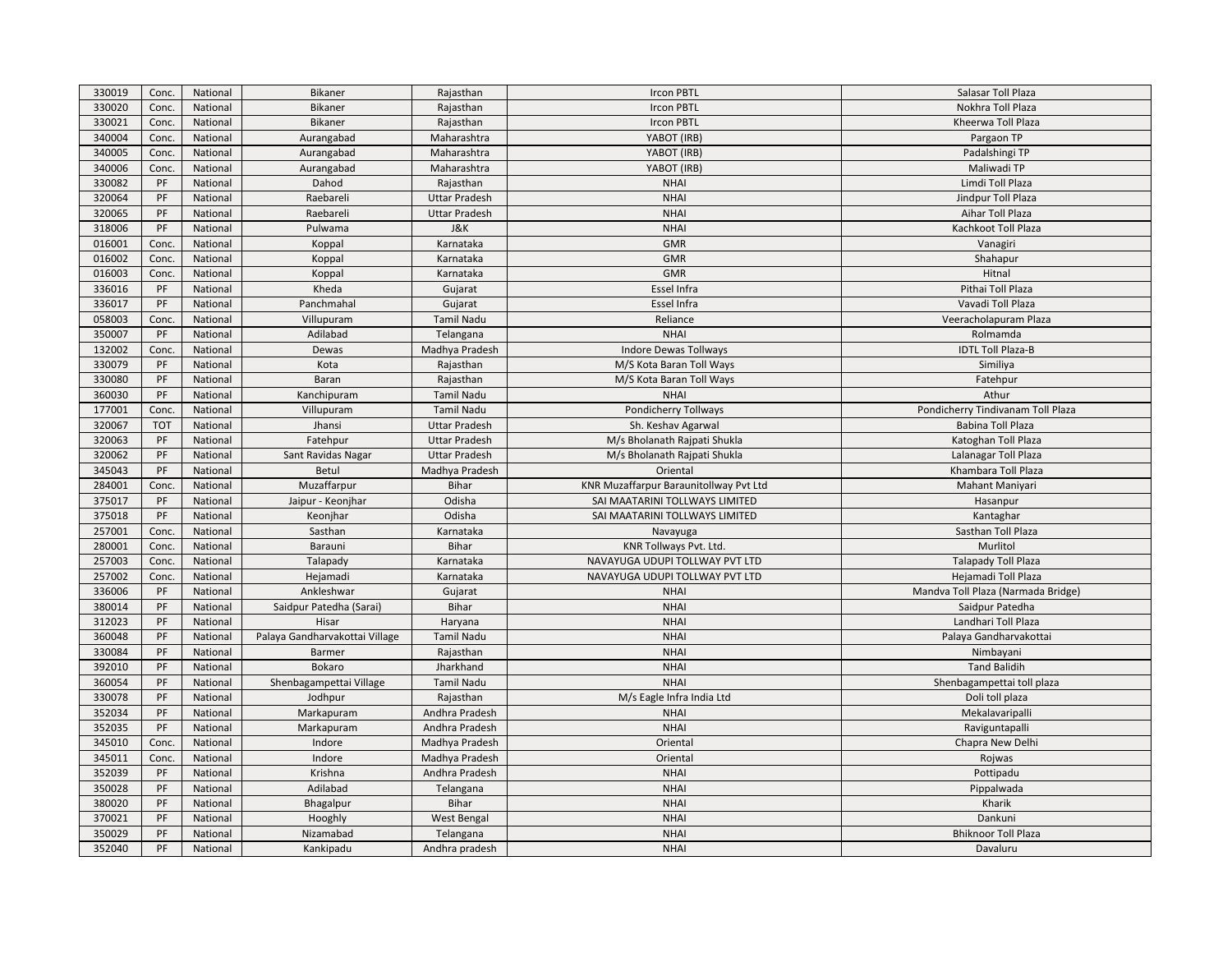| 320070 | PF         | National | Haidergarh             | <b>Uttar Pradesh</b> | <b>NHAI</b>                             | Bara Toll Plaza                     |
|--------|------------|----------|------------------------|----------------------|-----------------------------------------|-------------------------------------|
| 320076 | PF         | National | Sultanpur              | <b>Uttar Pradesh</b> | <b>NHAI</b>                             | Asroga Toll Plaza                   |
| 043001 | Conc.      | National | Salem                  | Tamil Nadu           | <b>IVRCL</b>                            | Vaiguntham Toll Plaza               |
| 380016 | <b>TOT</b> | National | Purvi Champaran        | Bihar                | <b>NHAI</b>                             | Parsoni Khem                        |
| 356021 | PF         | National | Belagavi               | Karnataka            | <b>NHAI</b>                             | Hattargi                            |
| 115001 | Conc.      | National | <b>Bangalore Rural</b> | Karnataka            | (Neelmangla Tumkur) Jass Tollways       | Kulumapalya toll plaza              |
| 115002 | Conc.      | National | Tumkur                 | Karnataka            | (Neelmangla Tumkur) Jass Tollways       | Chokkenahalli toll plaza            |
| 116001 | Conc.      | National | <b>Bangalore Rural</b> | Karnataka            | Navayuga                                | Navayuga Bangalooru Tollway Pvt Ltd |
| 118001 | Conc.      | National | <b>Bangalore Rural</b> | Karnataka            | LANCO DEVANHALI TOLLWAY LTD             | Nelamangala Toll Plaza              |
| 118002 | Conc.      | National | Mandya                 | Karnataka            | LANCO DEVANHALI TOLLWAY LTD             | <b>Bellur Toll Plaza</b>            |
| 119001 | Conc.      | National | <b>Bangalore Rural</b> | Karnataka            | LANCO HOSKOTE TOLLWAY LTD               | Hoskote Toll Plaza                  |
| 119002 | Conc.      | National | Kolar                  | Karnataka            | LANCO HOSKOTE TOLLWAY LTD               | <b>Mulbagal Toll Plaza</b>          |
| 127001 | Conc.      | National | Sagar                  | Madhya Pradesh       | DPJ DRA Tollways                        | Malthone                            |
| 127002 | Conc.      | National | Sagar                  | Madhya Pradesh       | DPJ DRA Tollways                        | Chitora                             |
| 127003 | Conc.      | National | Sagar                  | Madhya Pradesh       | DPJ DRA Tollways                        | Titarpani                           |
| 127004 | Conc.      | National | Damoh                  | Madhya Pradesh       | DPJ DRA Tollways                        | Bakori                              |
| 154002 | PF         | National | Ambala                 | Haryana              | Soma Isolux NH One Tollway Pvt. Ltd.    | Ghagghar Toll Plaza                 |
| 154003 | PF         | National | Ludhiana               | Punjab               | Soma Isolux NH One Tollway Pvt. Ltd.    | Ladowal Toll Plaza                  |
| 360036 | PF         | National | Thoothukudi            | Tamil Nadu           | <b>NHAI</b>                             | VAGAIKULAM TOLL PLAZA               |
| 241700 | Conc.      | National | Mahasamund             | Chhattisgarh         | <b>BSCPL Aurang Tollway Limited</b>     | Chhuhipali Toll Plaza               |
| 241701 | Conc.      | National | Mahasamund             | Chhattisgarh         | <b>BSCPL Aurang Tollway Limited</b>     | Dhank Toll Plaza                    |
| 352033 | PF         | National | Chinthalapalem         | Andhra Pradesh       | <b>NHAI</b>                             | Chinthalapalem toll plaza           |
| 352036 | PF         | National | Rapur                  | Andhra Pradesh       | <b>NHAI</b>                             | Rapur toll plaza                    |
| 352031 | PF         | National | Mylavaram              | Andhra Pradesh       | <b>NHAI</b>                             | Badava                              |
| 392013 | PF         | National | Giridih                | Jharkhand            | <b>NHAI</b>                             | Ghanghri Toll Plaza                 |
| 345049 | PF         | National | Seoni                  | Madhya Pradesh       | <b>NHAI</b>                             | Allonia                             |
| 330092 | PF         | National | Tonk                   | Rajasthan            | <b>NHAI</b>                             | Gumanpura                           |
| 352037 | PF         | National | Mydukur                | Andhra pradesh       | <b>NHAI</b>                             | Basapuram                           |
| 330089 | PF         | National | Jodhpur                | Rajasthan            | <b>NHAI</b>                             | Khanori                             |
| 352038 | PF         | National | Rayachoti              | Andhra Pradesh       | <b>NHAI</b>                             | Durgamvaripalli Toll Plaza          |
| 360041 | PF         | National | Dharmavaram            | <b>Tamil Nadu</b>    | <b>NHAI</b>                             | D C Palli                           |
| 330094 | PF         | National | Jodhpur                | Rajasthan            | <b>NHAI</b>                             | Morani                              |
| 360047 | PF         | National | Sivagangai             | <b>Tamil Nadu</b>    | <b>NHAI</b>                             | Tirupachethi                        |
| 360044 | PF         | National | Nellore                | Tamil Nadu           | <b>NHAI</b>                             | Buchireddypalem                     |
| 320066 | PF         | National | Gulalpurva             | <b>Uttar Pradesh</b> | <b>NHAI</b>                             | Gulalpurva                          |
| 360046 | PF         | National | Ramnathpuram           | <b>Tamil Nadu</b>    | <b>NHAI</b>                             | Bogalur                             |
| 330093 | PF         | National | <b>Bhilwara</b>        | Rajasthan            | <b>NHAI</b>                             | Khachrol                            |
| 356023 | PF         | National | Dakshina Kannada       | Karnataka            | <b>NHAI</b>                             | Brahamarakotlu                      |
| 350027 | PF         | National | Medak                  | Telangana            | <b>NHAI</b>                             | Manoharabad                         |
| 375014 | PF         | National | Jajpur                 | Odisha               | <b>NHAI</b>                             | PANIKOILI TOLL PLAZA                |
| 350026 | PF         | National | Konetipuram            | Telangana            | <b>NHAI</b>                             | Konetipuram                         |
| 392012 | PF         | National | Dhanbad                | Jharkhand            | <b>NHAI</b>                             | Sosokhurd                           |
| 318005 | PF         | National | Mada & Nashri          | J&K                  | <b>NHAI</b>                             | Mada Fee Plaza                      |
| 239400 | Conc.      | National | Rohtak                 | Haryana              | West Haryana Highways Project Pvt. Ltd. | Rohad Toll Plaza                    |
| 320069 | <b>TOT</b> | National | Rae Bareli             | <b>Uttar Pradesh</b> | Arya Toll Infra Limited                 | Dakhina Shekpur Toll Plaza          |
| 336015 | PF         | National | Junagadh               | Gujarat              | Jetpur Somnath Tollways Private Limited | Gadoi Toll Plaza                    |
| 320071 | PF         | National | Jalaun                 | <b>Uttar Pradesh</b> | M/s Eagle Infra India Ltd               | Chamari Toll Plaza                  |
| 318008 | PF         | National | Samba                  | J&K                  | Rakesh Kumar Choudhary                  | Thandikhui Toll Plaza               |
| 314014 | PF         | National | Jalandhar              | Punjab               | <b>NHAI</b>                             | Chak Bamniya Toll Plaza             |
| 352047 | PF         | National | Halaharvi              | Andhra pradesh       | <b>NHAI</b>                             | Halaharvi                           |
| 320087 | PF         | National | Prayagraj              | <b>Uttar Pradesh</b> | <b>NHAI</b>                             | Harro Toll Plaza near Ganne         |
|        |            |          |                        |                      |                                         |                                     |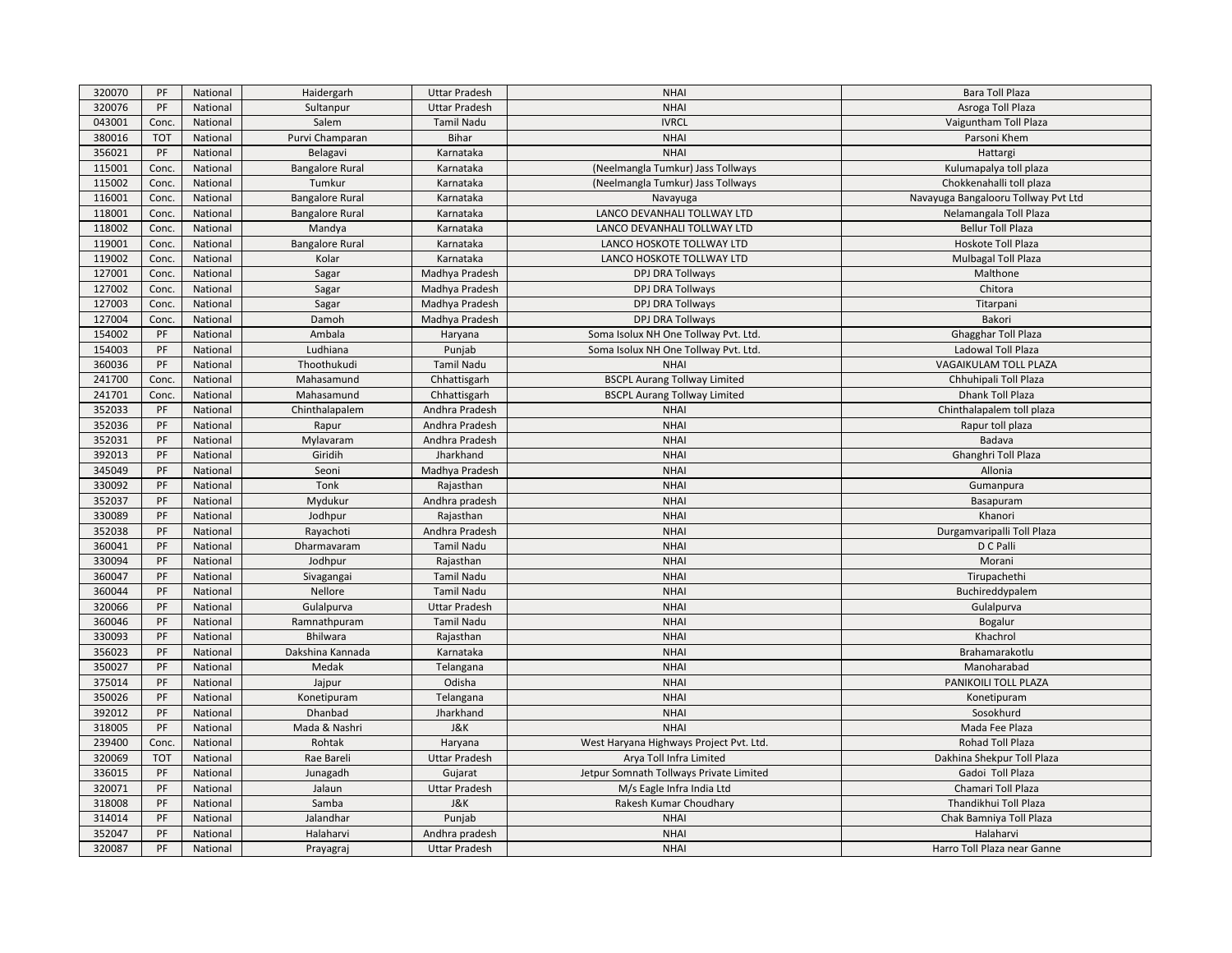| 349012 | PF    | National | Saragaon           | Chhattisgarh         | <b>NHAI</b>  | Bhojpuri Toll Plaza     |
|--------|-------|----------|--------------------|----------------------|--------------|-------------------------|
| 330110 | PF    | National | Mandana            | Rajasthan            | <b>NHAI</b>  | Mandana Toll Plaza      |
| 345006 | Conc. | National | Indore             | Madhya Pradesh       | <b>IIGTL</b> | Methwada                |
| 345007 | Conc. | National | Jhabua             | Madhya Pradesh       | <b>IIGTL</b> | Dattigaon               |
| 345058 | PF    | National | Rewa               | Madhya Pradesh       | <b>NHAI</b>  | Odaki Pipkhar           |
| 345069 | PF    | National | Katni              | MadhyaPradesh        | <b>NHAI</b>  | Kherwasani              |
| 380024 | PF    | National | Chhapra            | Bihar                | <b>NHAI</b>  | Sonho Fee Plaza         |
| 380025 | PF    | National | Sitamarhi          | Bihar                | <b>NHAI</b>  | Pokhraira Fee Plaza     |
| 380026 | PF    | National | Chhapra            | Bihar                | <b>NHAI</b>  | Chapraitha Fee Plaza    |
| 312012 | PF    | National | Narwana            | Haryana              | <b>NHAI</b>  | Khatkar Toll plaza      |
| 320037 | PF    | National |                    | <b>Uttar Pradesh</b> | <b>NHAI</b>  | Amreha                  |
| 320082 | PF    | National | Mungari            | <b>Uttar Pradesh</b> | <b>NHAI</b>  | Mungari                 |
| 330046 | PF    | National | Hanumangarh        | Rajasthan            | <b>NHAI</b>  | Hanumangarh             |
| 320083 | PF    | National | Bahraich Rd        | <b>Uttar Pradesh</b> | <b>NHAI</b>  | Sahahbpur               |
| 345059 | PF    | National | Kotma              | Madhya Pradesh       | <b>NHAI</b>  | Pathoroundi             |
| 352046 | PF    | National | Vijayawada         | Andhra Pradesh       | <b>NHAI</b>  | Millampali              |
| 380027 | PF    | National | Patna              | Bihar                | <b>NHAI</b>  | Chapwa                  |
| 320084 | PF    | National | Pharenda           | <b>Uttar Pradesh</b> | <b>NHAI</b>  | Nainsar                 |
| 345057 | PF    | National | Bhopal             | Bhopal               | <b>NHAI</b>  | Shadol/Dhuwar           |
| 340028 | PF    | National | Ahmednagar         | Maharashtra          | <b>NHAI</b>  | Badewadi                |
| 320089 | PF    | National | Varanasi           | <b>Uttar Pradesh</b> | <b>NHAI</b>  | Bharatkhund             |
| 345066 | PF    | National | Bhopal             | MadhyaPradesh        | <b>NHAI</b>  | Majhgawan               |
| 378008 | PF    | National | Guwahati           | Assam                | <b>NHAI</b>  | Raha                    |
| 367004 | PF    | National | Ernakulam (Cochin) | Kerala               | <b>NHAI</b>  | Poonarimangalam         |
| 380028 | PF    | National | Chhapra            | <b>Bihar</b>         | <b>NHAI</b>  | Brindawan Fee Plaza     |
| 320090 | PF    | National | Gorakhpur          | <b>Uttar Pradesh</b> | <b>NHAI</b>  | Akshda                  |
| 356025 | PF    | National | Ramanagara         | Karnataka            | <b>NHAI</b>  | K N Huindy              |
| 320085 | PF    | National | Bilari             | <b>Uttar Pradesh</b> | <b>NHAI</b>  | Mohammad Ibrahimpur     |
| 320091 | PF    | National | Narora             | <b>Uttar Pradesh</b> | <b>NHAI</b>  | Belon                   |
| 375007 | PF    | National | Brajarajnagar      | Odisha               | <b>NHAI</b>  | Brajarajnagar (Nuadeeh) |
| 356026 | PF    | National | Gulbarga           | Karnataka            | <b>NHAI</b>  | Kannole                 |
| 356027 | PF    | National | Gulbarga           | Karnataka            | <b>NHAI</b>  | Harwal                  |
| 370006 | PF    | National | Murshidabad        | West Bengal          | <b>NHAI</b>  | KM 267.250 of NH 60     |
| 370007 | PF    | National | Malda              | <b>West Bengal</b>   | <b>NHAI</b>  | KM 801.120 of NH 31     |
| 370008 | PF    | National | Darjeeling         | West Bengal          | <b>NHAI</b>  | KM 114.430 of NH 117    |
| 370009 | PF    | National | Hooghly            | West Bengal          | <b>NHAI</b>  | KM 9.640 of NH 2        |
| 370010 | PF    | National | Jalpaiguri         | <b>West Bengal</b>   | <b>NHAI</b>  | KM 74.49 of AH 48       |
| 370011 | PF    | National | Jalpaiguri         | <b>West Bengal</b>   | <b>NHAI</b>  | KM 117.050 of NH 31 C   |
| 370012 | PF    | National | Bankura            | <b>West Bengal</b>   | <b>NHAI</b>  | KM 14.550 of NH 60 A    |
| 345061 | PF    | National | Vidisha            | Madhya Pradesh       | <b>NHAI</b>  | Sehatganj               |
| 349010 | PF    | National | Kumhari            | Chhattisgarh         | <b>NHAI</b>  | Kumhari                 |
| 352048 | PF    | National | Pithapuram         | Andhra Pradesh       | <b>NHAI</b>  | Gollaprolu              |
| 345063 | PF    | National | Mandla             | Madhya Pradesh       | <b>NHAI</b>  | Pandutala               |
| 320092 | PF    | National | Lucknow            | <b>Uttar Pradesh</b> | <b>NHAI</b>  | Hadwa                   |
| 392015 | PF    | National | Dhanbad            | Jharkhand            | <b>NHAI</b>  | Navasari                |
| 392016 | PF    | National | Sahibganj          | Jharkhand            | <b>NHAI</b>  | Kothiya                 |
| 356028 | PF    | National | Malavalli          | Karnataka            | <b>NHAI</b>  | Kannegala               |
| 356024 | PF    | National | Mysore             | Karnataka            | <b>NHAI</b>  | Yeddore                 |
| 345064 | PF    | National | Sihora             | Madhya Pradesh       | <b>NHAI</b>  | Mohtara Toll Plaza      |
| 317002 | PF    | National | Mandi              | Himachal Pradesh     | <b>NHAI</b>  | Dolhu Nallah Fee Plaza  |
| 312013 | PF    | National | Saini Majra        | Haryana              | <b>NHAI</b>  | Saini Majra Toll Plaza  |
|        |       |          |                    |                      |              |                         |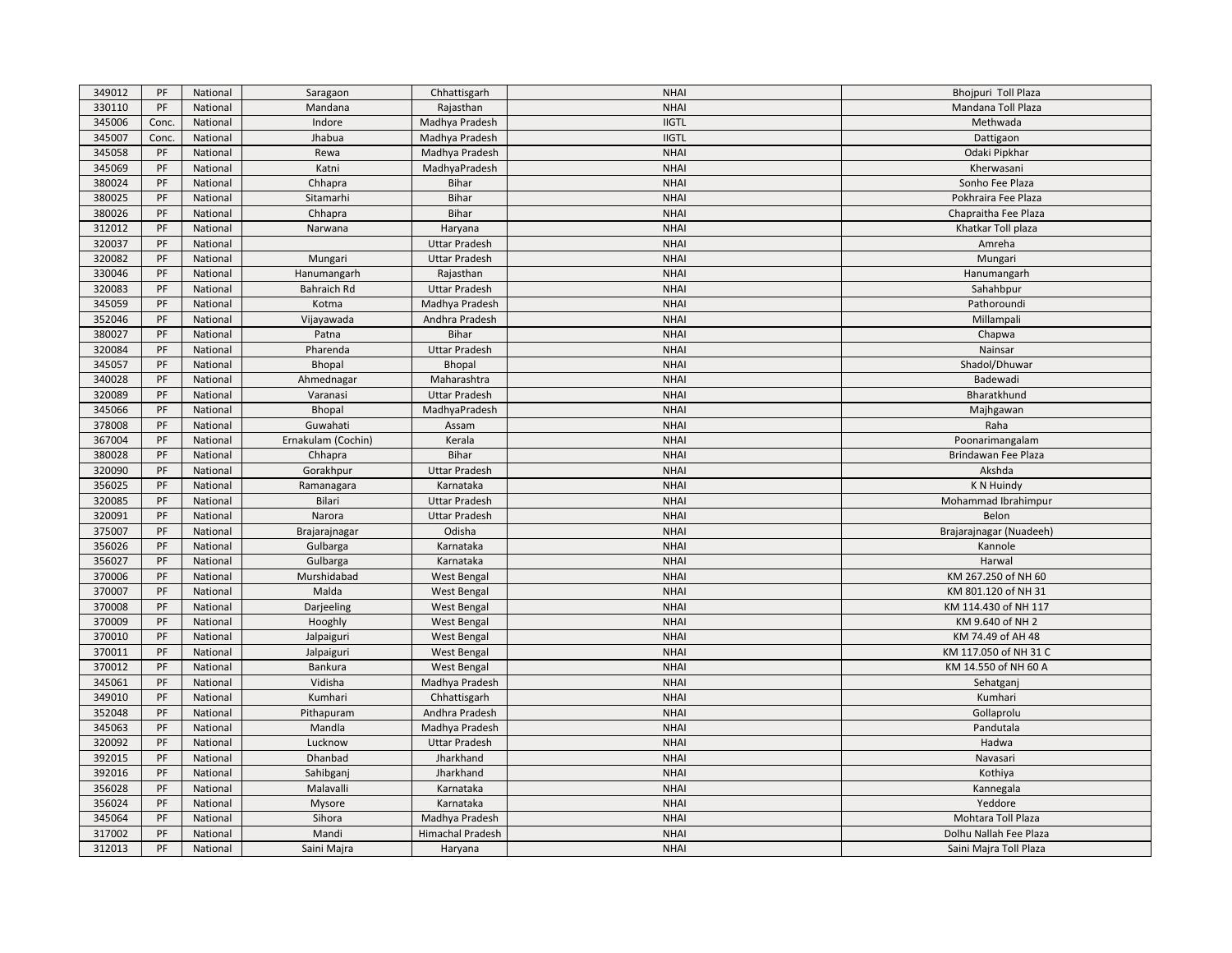| 312030 | PF         | National | Kaithal         | Haryana              | <b>NHAI</b>                                               | Thana Village Toll Plaza   |
|--------|------------|----------|-----------------|----------------------|-----------------------------------------------------------|----------------------------|
| 330053 | Conc.      | National | Nimbali         | Rajasthan            | Jodhpur Pali Expressway Private Limited                   | Nimbali                    |
| 330054 | Conc.      | National | Gajangarh       | Rajasthan            | Jodhpur Pali Expressway Private Limited                   | Gajangarh                  |
| 540006 | Conc.      | State    | Kalyan          | Maharashtra          | <b>IRB</b>                                                | Shilphata NH48 Toll Plaza  |
| 540007 | Conc.      | State    | Panvel          | Maharashtra          | <b>IRB</b>                                                | Shedung NH48 Toll Plaza    |
| 540008 | Conc.      | State    | Lonavala        | Maharashtra          | <b>IRB</b>                                                | Kusgaon NH48 Toll Plaza    |
| 349011 | PF         | National | <b>BILASPUR</b> | Chhattisgarh         | <b>NHAI</b>                                               | Mudhipar Toll Plaza        |
| 320093 | PF         | National | Lohra           | <b>Uttar Pradesh</b> | <b>NHAI</b>                                               | Amdi Fee Plaza             |
| 340008 | Conc.      | National | Bhandara        | Maharashtra          | Abhijeet Ashoka Infrastructure Pvt. Ltd.                  | Kardha Toll Plaza          |
| 345034 | Conc.      | National | Rewa            | Madhya Pradesh       | Vindhyachal Expressway pvt. Ltd.                          | Jognihai                   |
| 345035 | Conc.      | National | Rewa            | Madhya Pradesh       | Vindhyachal Expressway pvt. Ltd.                          | Masuriha                   |
| 540009 | Conc.      | State    | Pune            | Maharashtra          | <b>IRB</b>                                                | Dehuroad NH48 Toll Plaza   |
| 540001 | Conc.      | State    | Mumbai          | Maharashtra          | MEP Infrastructure Pvt Ltd                                | Rajiv Gandhi Sea Link      |
| 560001 | PF         | State    | Chennai         | Tamil Nadu           | <b>TNRDC</b>                                              | Perungudi                  |
| 560002 | PF         | State    | Chennai         | <b>Tamil Nadu</b>    | <b>TNRDC</b>                                              | Central Server Plaza       |
| 560003 | PF         | State    | Chennai         | Tamil Nadu           | <b>TNRDC</b>                                              | Thoraipakkam               |
| 560004 | PF         | State    | Chennai         | <b>Tamil Nadu</b>    | <b>TNRDC</b>                                              | Medavakkam                 |
| 560005 | PF         | State    | Chennai         | Tamil Nadu           | <b>TNRDC</b>                                              | <b>ECRlink Road</b>        |
| 560006 | PF         | State    | Chennai         | <b>Tamil Nadu</b>    | <b>TNRDC</b>                                              | Egatur                     |
| 340030 | PF         | National | Ausa            | Maharashtra          | <b>NHAI</b>                                               | Ashiv Fee Plaza            |
| 350034 | PF         | National | Bodhan          | Telangana            | <b>NHAI</b>                                               | Dilawarpur fee plaza       |
| 345041 | Conc.      | National | Rewa            | Madhya Pradesh       | Bansal Pathways Pvt. Ltd.                                 | Jhiriya Toll Plaza         |
| 345033 | Conc.      | National | Rajgarh         | Madhya Pradesh       | Agroh Biaora Tollways Private Limited                     | Heeran Khedi               |
| 340015 | Conc.      | National | Pune            | Maharashtra          | <b>IRB</b>                                                | Moshi Toll Plaza           |
| 340016 | Conc.      | National | Pune            | Maharashtra          | <b>IRB</b>                                                | Rajgurunagar Toll Plaza    |
| 360024 | Conc.      | National | Coimbatore      | <b>Tamil Nadu</b>    | L&T                                                       | Neelambur                  |
| 360025 | Conc.      | National | Coimbatore      | <b>Tamil Nadu</b>    | L&T                                                       | <b>Trichy Salem</b>        |
| 360026 | Conc.      | National | Coimbatore      | Tamil Nadu           | L&T                                                       | <b>Trichy Cochin</b>       |
| 360027 | Conc.      | National | Coimbatore      | <b>Tamil Nadu</b>    | L&T                                                       | Madukkarai                 |
| 360020 | Conc.      | National | Coimbatore      | Tamil Nadu           | L&T                                                       | Pollachi Cochin Toll Plaza |
| 360021 | Conc.      | National | Coimbatore      | <b>Tamil Nadu</b>    | L&T                                                       | Pollachi Salem Toll Plaza  |
| 330055 | <b>BOT</b> | National | Chittorgarh     | Rajasthan            | Chetak Tollways Ltd                                       | Ochadi                     |
| 320072 | PF         | National | Jaisinghpur     | <b>Uttar Pradesh</b> | <b>NHAI</b>                                               | Pidhi Toll Plaza           |
| 320094 | PF         | National | Amethi          | <b>Uttar Pradesh</b> | <b>NHAI</b>                                               | Aindhi Toll Plaza          |
| 330114 | PF         | National | Pushkar         | Rajasthan            | <b>B.S. Group (MoRTH)</b>                                 | Badi Ghati Toll Plaza      |
| 330115 | PF         | National | Ajmer           | Rajasthan            | B.S. Group (MoRTH)                                        | Kuchera Toll Plaza         |
| 340031 | PF         | National | Wardha          | Maharashtra          | <b>NHAI</b>                                               | Haladgao Toll Plaza        |
| 320028 | Conc.      | National | Prayagraj       | <b>Uttar Pradesh</b> | Raebareilly Allahabad Highway Private Limited             | Andiyari                   |
| 392017 | PF         | National | Kokpara         | Jharkhand            | <b>NHAI</b>                                               | <b>KOKPARA TOLL PLAZA</b>  |
| 330056 | <b>BOT</b> | National | Chittorgarh     | Rajasthan            | Chetak Tollways Ltd                                       | Nimbaheda                  |
| 330058 | <b>BOT</b> | National | Pratapgarh      | Rajasthan            | Chetak Tollways Ltd                                       | Sidhpura                   |
| 330057 | <b>BOT</b> | National | Chittorgarh     | Rajasthan            | Chetak Tollways Ltd                                       | Narsingharh                |
| 330116 | <b>BOT</b> | National | Beawar          | Rajasthan            | ITNL Road infrastructure Development Company Ltd. (MoRTH) | Bagaliya Toll Plaza        |
| 330117 | <b>BOT</b> | National | Gomti           | Rajasthan            | ITNL Road infrastructure Development Company Ltd. (MoRTH) | <b>Baggar Toll Plaza</b>   |
| 340009 | Conc.      | National | Naldurg         | Maharashtra          | Solapur Tollways Pvt ltd.                                 | Phulwadi Toll Plaza        |
| 340010 | Conc.      | National | Omerga          | Maharashtra          | Solapur Tollways Pvt ltd.                                 | <b>Talmod Toll Plaza</b>   |
| 312032 | PF         | National | Jaloli          | Haryana              | <b>NHAI</b>                                               | Jaloli Fee Plaza           |
| 378007 | PF         | National | Bongoigaon      | Assam                | <b>NHAI</b>                                               | Dahalapara                 |
| 352049 | PF         | National | Nellore         | Andhra Pradesh       | <b>NHAI</b>                                               | Chinaganjam Fee Plaza      |
| 320013 | PF         | State    | Fatehabad       | <b>Uttar Pradesh</b> | Eagle Infra India Ltd                                     | ALEP Main Plaza 21         |
| 320014 | PF         | State    | Fatehabad       | <b>Uttar Pradesh</b> | Eagle Infra India Ltd                                     | ALEP Ramp Plaza 27         |
|        |            |          |                 |                      |                                                           |                            |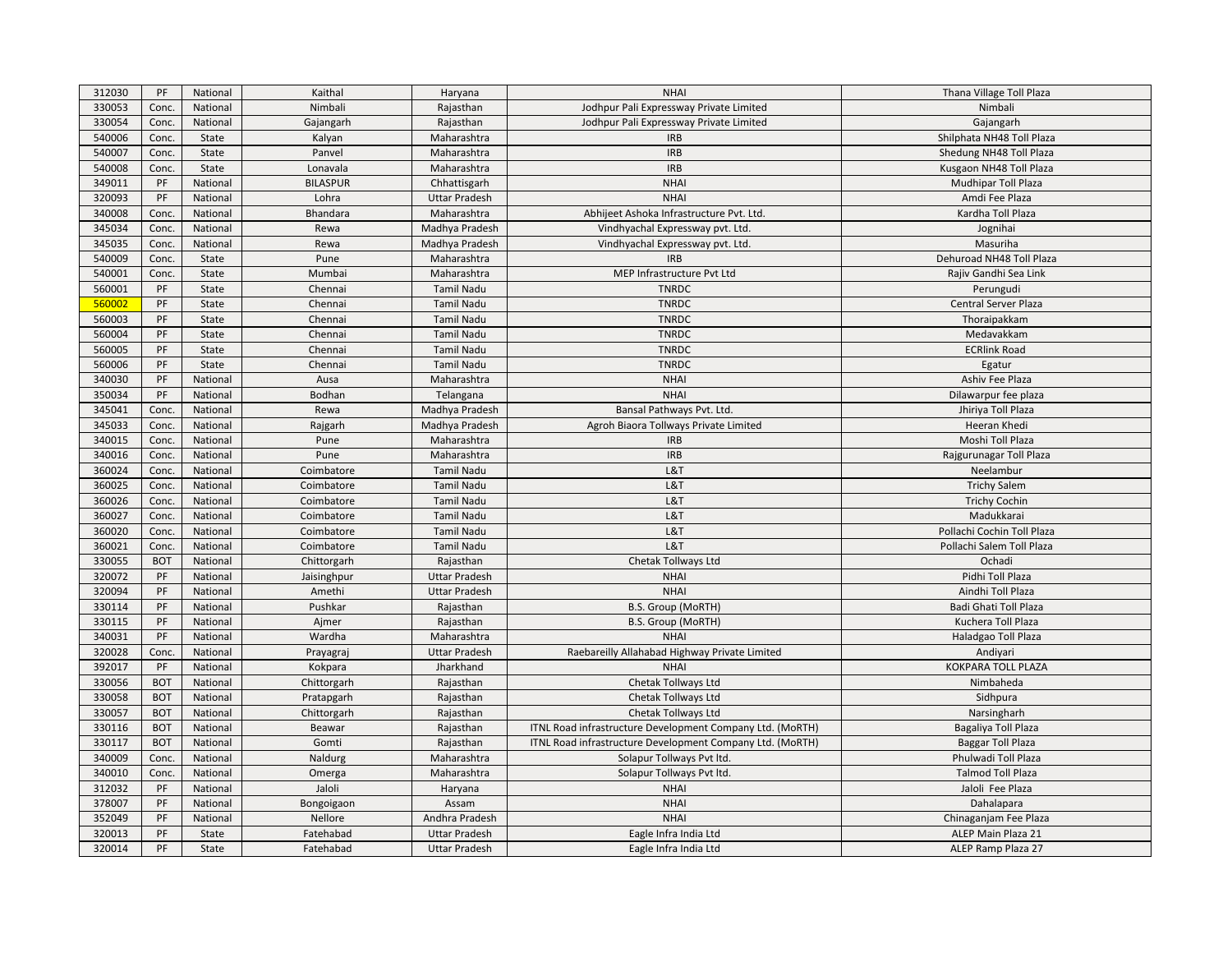| 320015 | PF    | State    | Shikohabad       | <b>Uttar Pradesh</b> | Eagle Infra India Ltd                        | ALEP Ramp Plaza 54           |
|--------|-------|----------|------------------|----------------------|----------------------------------------------|------------------------------|
| 320086 | PF    | National | Puranpur         | <b>Uttar Pradesh</b> | <b>NHAI</b>                                  | Sabli Toll Plaza             |
| 378009 | PF    | National | Kokrajhar        | Assam                | <b>NHAI</b>                                  | Patgaon Toll Plaza           |
| 345068 | PF    | National | Jabalpur         | Madhya Pradesh       | <b>NHAI</b>                                  | <b>Bahoripar Fee Plaza</b>   |
| 356006 | Conc. | National | Hattikeri        | Karnataka            | IRB Westcoast Tollway Private Limited        | Belekeri                     |
| 356007 | Conc. | National | Dhareshwar       | Karnataka            | IRB Westcoast Tollway Private Limited        | Holgegadde                   |
| 356008 | Conc. | National | Shiroor          | Karnataka            | <b>IRB Westcoast Tollway Private Limited</b> | Shirur                       |
| 330105 | PF    | National | Dausa            | Rajasthan            | M/s PNC Rajasthan Highways Pvt. Ltd.         | Titoli                       |
| 375022 | PF    | National | Brajrajnagar     | Odisha               | <b>NHAI</b>                                  | Brajrajnagar Toll Plaza      |
| 330106 | PF    | National | Dausa            | Rajasthan            | M/s PNC Rajasthan Highways Pvt. Ltd.         | Rabawata                     |
| 356103 | Conc. | National | Bellary          | Karnataka            | Hampi Expressways PVT. LTD.                  | Thimmalapura                 |
| 356104 | Conc. | National | Davangere        | Karnataka            | Hampi Expressways PVT. LTD.                  | Kananakatte                  |
| 378004 | PF    | National | Daboka           | Assam                | <b>NHAI</b>                                  | Mikirati Hawgaon Toll Plaza  |
| 370013 | PF    | National | Nadia            | <b>West Bengal</b>   | <b>NHAI</b>                                  | Sali Bamandanga              |
| 356009 | Conc. | National | Hubli            | Karnataka            | Nandi Highway Developers Limited             | Gabbur                       |
| 356010 | Conc. | National | Hubli            | Karnataka            | Nandi Highway Developers Limited             | Karwar                       |
| 356011 | Conc. | National | Hubli            | Karnataka            | Nandi Highway Developers Limited             | Tarihal                      |
| 356012 | Conc. | National | Dharwad          | Karnataka            | Nandi Highway Developers Limited             | Kalghatgi                    |
| 356013 | Conc. | National | Dharwad          | Karnataka            | Nandi Highway Developers Limited             | Goa                          |
| 356014 | Conc. | National | Dharwad          | Karnataka            | Nandi Highway Developers Limited             | Narendra                     |
| 320016 | PF    | State    | Etawah           | <b>Uttar Pradesh</b> | Eagle Infra India Ltd                        | ALEP Ramp Plaza 77           |
| 320017 | PF    | State    | Saifai           | <b>Uttar Pradesh</b> | Eagle Infra India Ltd                        | ALEP Ramp Plaza 92           |
| 320018 | PF    | State    | Etawah           | <b>Uttar Pradesh</b> | Eagle Infra India Ltd                        | ALEP Ramp Plaza 108          |
| 320019 | PF    | State    | Etawah           | <b>Uttar Pradesh</b> | Eagle Infra India Ltd                        | ALEP Ramp Plaza 116          |
| 320020 | PF    | State    | Saurikh          | <b>Uttar Pradesh</b> | Eagle Infra India Ltd                        | ALEP Ramp Plaza 154          |
| 320021 | PF    | State    | Taki Gram        | <b>Uttar Pradesh</b> | Eagle Infra India Ltd                        | ALEP Ramp Plaza 171          |
| 378005 | PF    | National | Sonapur          | Assam                | <b>NHAI</b>                                  | Nazirakhat Toll Plaza        |
| 314025 | PF    | National | <b>SAS NAGAR</b> | Punjab               | <b>NHAI</b>                                  | <b>BHAGOMAJRA TOLL PLAZA</b> |
| 320022 | PF    | State    | Kannauj          | <b>Uttar Pradesh</b> | Eagle Infra India Ltd                        | ALEP Ramp Plaza 193          |
| 320023 | PF    | State    | Kanpur           | <b>Uttar Pradesh</b> | Eagle Infra India Ltd                        | ALEP Ramp Plaza220           |
| 320024 | PF    | State    | Unnao            | <b>Uttar Pradesh</b> | Eagle Infra India Ltd                        | ALEP Ramp Plaza 238          |
| 320025 | PF    | State    | Lucknow          | <b>Uttar Pradesh</b> | Eagle Infra India Ltd                        | ALEP Main Plaza 290          |
| 520001 | PF    | State    | Sandila          | <b>Uttar Pradesh</b> | Eagle Infra India Ltd                        | ALEP Ramp Plaza 269          |
| 520002 | PF    | State    | Lucknow          | <b>Uttar Pradesh</b> | Eagle Infra India Ltd                        | ALEP Ramp Plaza 284          |
| 520003 | PF    | State    | Kannauj          | <b>Uttar Pradesh</b> | Eagle Infra India Ltd                        | ALEP Ramp Plaza 204          |
| 520004 | PF    | State    | Saifai           | <b>Uttar Pradesh</b> | Eagle Infra India Ltd                        | ALEP Ramp Plaza 101          |
| 378006 | PF    | National | Madanpur         | Assam                | <b>NHAI</b>                                  | Madanpur Toll Plaza          |
| 314027 | PF    | National | Behram           | Punjab               | <b>NHAI</b>                                  | Behram                       |
| 314028 | PF    | National | Balachaur        | Punjab               | <b>NHAI</b>                                  | Bachhwan                     |
| 312025 | PF    | National | Bhiwani          | Haryana              | Unique BuildMart Pvt Ltd.                    | Kitlana                      |
| 314026 | PF    | National | LUDHIANA         | Punjab               | <b>NHAI</b>                                  | <b>GHULAL TOLL PLAZA</b>     |
| 330032 | PF    | National | Uniara           | Rajasthan            | <b>NHAI</b>                                  | Pallai                       |
| 370015 | PF    | National | Balibhasa        | <b>West Bengal</b>   | <b>NHAI</b>                                  | Balibhasa Toll Plaza         |
| 370017 | PF    | National | Jaldapara        | <b>West Bengal</b>   | <b>NHAI</b>                                  | Rangalibazna Fee Plaza       |
| 318007 | PF    | National | Jammu            | J&K                  | <b>NHAI</b>                                  | Lakhanpur                    |
| 312026 | PF    | National | Jhajjar          | Haryana              | <b>NHAI</b>                                  | Chhara                       |
| 560011 | Conc. | State    | Madurai          | Tamil Nadu           | SRI BALAJI TOLLWAYS                          | Vandiyur                     |
| 560012 | Conc. | State    | Madurai          | <b>Tamil Nadu</b>    | SRI BALAJI TOLLWAYS                          | Chinthamani                  |
| 560013 | Conc. | State    | Madurai          | Tamil Nadu           | SRI BALAJI TOLLWAYS                          | Valayangulam                 |
| 350030 | PF    | National | Gowraran village | Telangana            | <b>NHAI</b>                                  | Gowraram Fee plaza           |
| 352020 | PF    | National | Mahasamudram     | Andhra Pradesh       | <b>NHAI</b>                                  | Mahasamudram                 |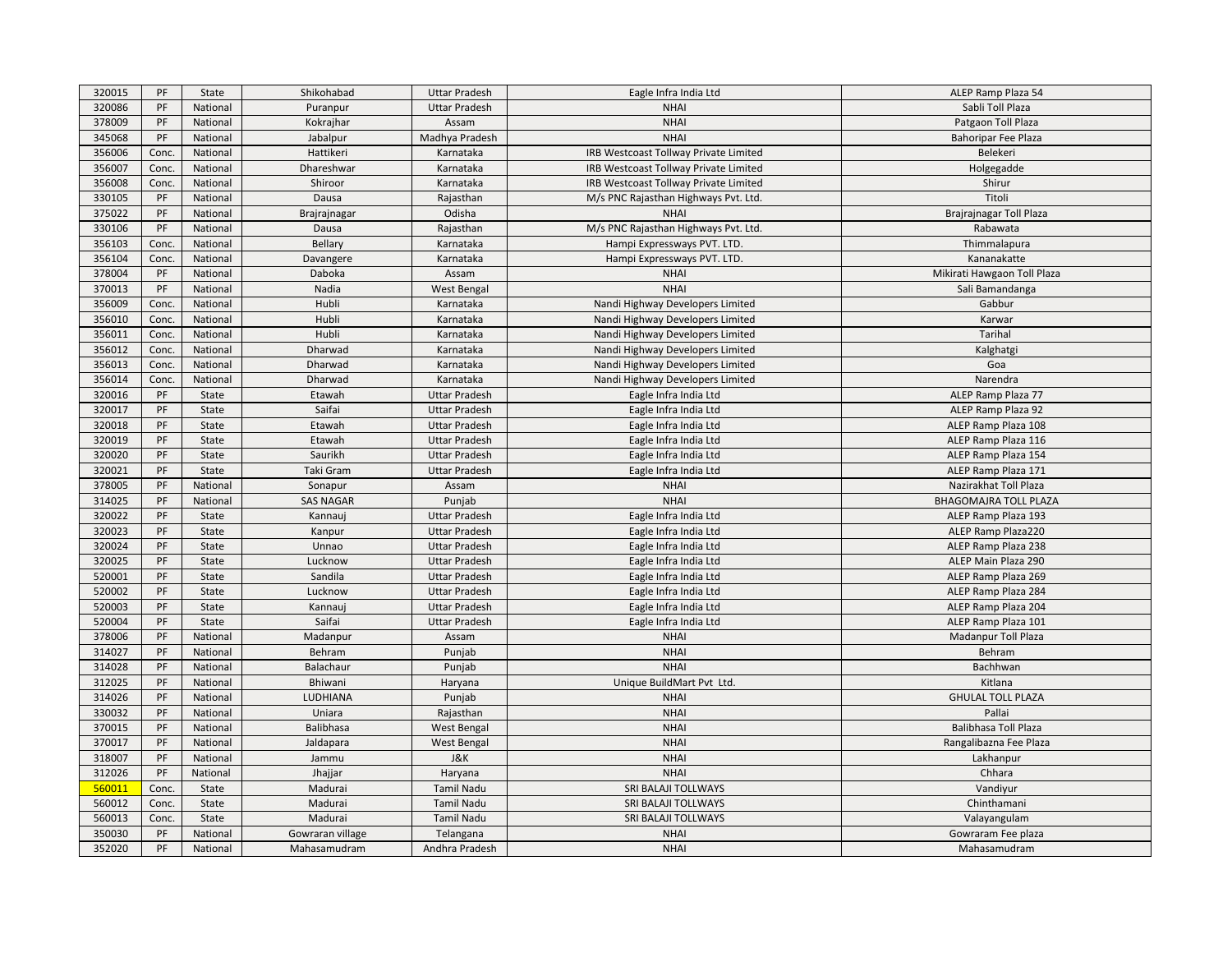| 560007 | PF    | State    | Chennai          | Tamil Nadu           | TNRDC (ECR)                             | Uthandi                     |
|--------|-------|----------|------------------|----------------------|-----------------------------------------|-----------------------------|
| 560008 | PF    | State    | Chennai          | <b>Tamil Nadu</b>    | TNRDC (ECR)                             | Central Server plaza        |
| 560009 | PF    | State    | Chennai          | Tamil Nadu           | TNRDC (ECR)                             | Anumandhai                  |
| 560010 | PF    | State    | Chennai          | Tamil Nadu           | TNRDC (ECR)                             | Mahabalipuram Plaza         |
| 320077 | PF    | National | Hapur            | <b>Uttar Pradesh</b> | <b>NHAI</b>                             | Kurana Toll Plaza           |
| 330030 | PF    | National | Gulabpura        | Rajasthan            | <b>NHAI</b>                             | Kadisahena                  |
| 370024 | PF    | National | Namkhana Village | <b>West Bengal</b>   | <b>NHAI</b>                             | Namkhana Fee Plaza          |
| 320078 | PF    | National | Ghorkhpur        | <b>Uttar Pradesh</b> | <b>NHAI</b>                             | Sherpur Chamraha            |
| 540015 | Conc. | State    | Arambha          | Maharashtra          | ECA INFRASTRUCTURE INDIA PVT. LTD.      | Arambha                     |
| 536006 | PF    | State    | Surendranagar    | Gujarat              | <b>PWD Rajkot</b>                       | Bamanbore                   |
| 536007 | PF    | State    | Ahmedabad        | Gujarat              | <b>PWD Rajkot</b>                       | Bagodara                    |
| 545008 | Conc. | State    | Ujjain           | Madhya Pradesh       | M/s Suryawavshi Infrastructure Pvt Ltd  | Bilantri                    |
| 545018 | Conc. | State    | Narmadapuram     | Madhya Pradesh       | M/s DBL Betul-Sarni Tollways Ltd        | Ghoradongri                 |
| 349007 | PF    | National | Korba            | Chhattisgarh         | <b>NHAI</b>                             | Chotiya                     |
| 545011 | Conc. | State    | Sagar            | Madhya Pradesh       | M/s DBL Hatta-dargoan Tollways Ltd      | Hatta                       |
| 536008 | Conc. | State    | Vasna-Iyava      | Gujarat              | L&T Ahmedabad-Maliya Tollway Limited.   | AMTL-TP-01 Vasna-Iyava      |
| 536009 | Conc. | State    | Malvan           | Gujarat              | L&T Ahmedabad-Maliya Tollway Limited.   | AMTL-TP02-Malvan            |
| 536010 | Conc. | State    | Soldi            | Gujarat              | L&T Ahmedabad-Maliya Tollway Limited.   | AMTL-TP03-Soldi             |
| 536011 | Conc. | State    | Aniyari          | Gujarat              | L&T Ahmedabad-Maliya Tollway Limited.   | AMTL-TP04-Aniyari           |
| 380022 | PF    | National | Bhagalpur        | Bihar                | <b>NHAI</b>                             | <b>Bhagalpur Toll plaza</b> |
| 545012 | Conc. | State    | Gwalior          | Madhya Pradesh       | M/s DBL Ashoknagar-Vidisha Tollways Ltd | Devkhedi                    |
| 545013 | Conc. | State    | Rewa             | Madhya Pradesh       | M/s DBL Uchera-Nagod Tollways Ltd       | Singhpur                    |
| 350031 | PF    | National | Komalla (V)      | Telangana            | <b>NHAI</b>                             | Komalla Fee Plaza           |
| 340024 | PF    | National | Yavatmal         | Maharashtra          | <b>NHAI</b>                             | <b>Bhamb Raja</b>           |
| 545007 | Conc. | State    | Ujjain           | Madhya Pradesh       | DBL Sitamau-Suwasra Tollways Ltd        | Kherkheda                   |
| 545010 | Conc. | State    | Indore           | Madhya Pradesh       | M/s DBL Mundi-Sanawad Tollways Ltd      | Sanawad                     |
| 326006 | PF    | National | Bhagwanpur       | Uttarakhand          | <b>NHAI</b>                             | Bhagwanpur                  |
| 320079 | PF    | National | Sayed Mazra      | <b>Uttar Pradesh</b> | <b>NHAI</b>                             | Sayyad Mazra                |
| 314029 | Conc. | National | Ludhiana         | Punjab               | Ludhiana - Talwandi Toll Road Pvt. Ltd. | Chaukiman Toll plaza        |
| 392011 | PF    | National | Ranchi           | Jharkhand            | <b>NHAI</b>                             | Murma Toll Plaza            |
| 350032 | PF    | National | Komatipalli      | Telangana            | <b>NHAI</b>                             | Komatipalli Fee Plaza       |
| 545016 | Conc. | State    | Sagar            | Madhya Pradesh       | DBL Patan-Rehli Tollways                | Tikitoria                   |
| 545017 | Conc. | State    | Sagar            | Madhya Pradesh       | DBL Patan-Rehli Tollways                | Gadaghat                    |
| 556011 | Conc. | State    | Kundagol         | Karnataka            | MITRA INFRA SOLUTIONS                   | Sherewada                   |
| 556012 | Conc. | State    | Mudgal           | Karnataka            | MITRA INFRA SOLUTIONS                   | Chattar                     |
| 556013 | Conc. | State    | Kanakagiri       | Karnataka            | MITRA INFRA SOLUTIONS                   | Tippanal                    |
| 380023 | PF    | National | Motihari         | <b>Bihar</b>         | <b>NHAI</b>                             | Bishunpurwa                 |
| 370025 | PF    | National | Mejia            | West Bengal          | <b>NHAI</b>                             | Mejia                       |
| 370026 | PF    | National | Kalapathar       | West Bengal          | <b>NHAI</b>                             | Kalapathar                  |
| 545014 | Conc. | State    | Sagar            | Madhya Pradesh       | DBL Silwani-Sultanganj Tollways         | Silwani                     |
| 545015 | Conc. | State    | Sagar            | Madhya Pradesh       | DBL Silwani-Sultanganj                  | Talchiri                    |
| 375020 | PF    | National | Khamar           | Odisha               | <b>NHAI</b>                             | Khamara Fee Plaza           |
| 556014 | Conc. | State    | Avadi Somapur    | Karnataka            | Kesar Investment and Securities         | Papanashi                   |
| 536012 | Conc. | State    | Rajkot           | Gujarat              | L&T                                     | Vanpari-Paddhari            |
| 536013 | Conc. | State    | Jamnagar         | Gujarat              | L&T                                     | Soyal                       |
| 536014 | Conc. | State    | Jamnagar         | Gujarat              | L&T                                     | Jamnagar Bypass- Vadinar    |
| 370019 | PF    | National | Chalsa           | West Bengal          | <b>NHAI</b>                             | Sulkhapara Fee Plaza        |
| 349008 | PF    | National | Surajpur         | Chhattisgarh         | <b>NHAI</b>                             | Pachira                     |
| 312028 | PF    | National | Karnal           | Haryana              | <b>NHAI</b>                             | Peont                       |
| 352043 | PF    | National | Anantpur         | Andhra Pradesh       | <b>NHAI</b>                             | Yerradoddi                  |
| 320080 | PF    | National | Sarsawa          | <b>Uttar Pradesh</b> | MBL (GSY) Road Ltd.                     | Sarsawa Toll Plaza          |
|        |       |          |                  |                      |                                         |                             |